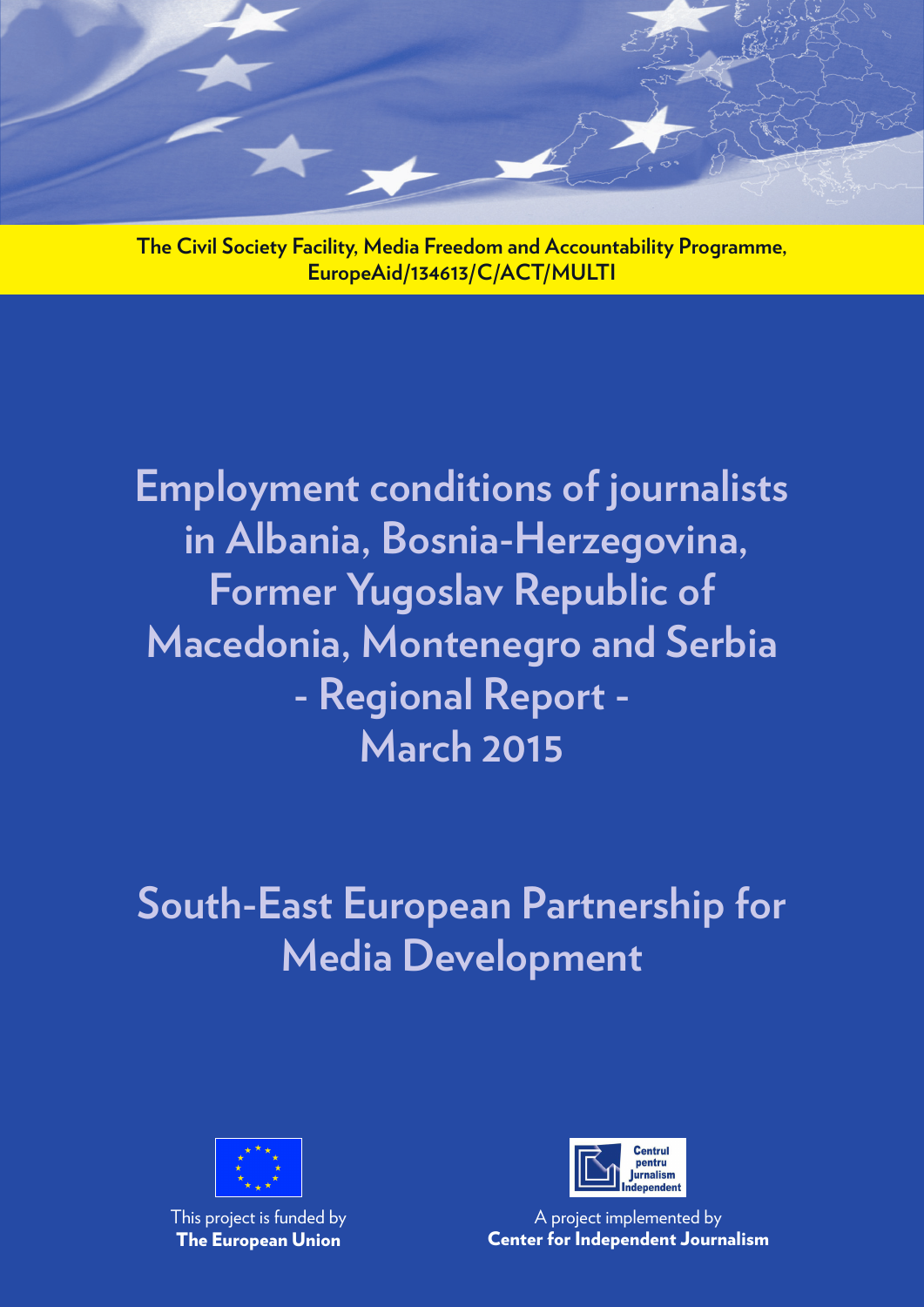**South-East European Partnership for Media Development**

SEE Partnership for Media Development is implemented by a consortium of media organizations from **Albania, Bosnia-Herzegovina, Former Yugoslav Republic of Macedonia, Montenegro, Serbia, Bulgaria, Romania.** Media professionals from Kosovo and Turkey will also be involved.

The Project is co-financed by the European Commission, the Civil Society Facility, Media Freedom and Accountability Programme, Europe Aid/134613/C/ACT/MULTI

The SEENPM members that are part of the project: Albanian Media Institute, Mediacenter for Media and Civil Society Development (BiH), Media Initiatives – Association for Media Development and Promotion of Professional Journalism (BiH), Macedonian Institute for Media (Macedonia), Montenegro Media Institute (Montenegro), Media Center (Serbia), Media and Reform Centre Nis (Serbia), Media Development Center (Bulgaria).





A project implemented By the Center for Independent Journalism

Address: Bd. Regina Elisabeta, no. 32, sect V, 050017 București/Romania Tel: � 4 021 311 1375 Fax: � 4 021 311 1378

This project is funded by the European Union

Delegation of The European Union In Romania str. Vasile Lascar, 31, 020492 București Tel: � 4 021 203 54 00 Fax: � 4 021 316 88 08

The European Commission is the EU's executive body.

"The European Union is made up of 28 Member States who have decided to gradually link together their know-how, resources and destinies. Together, during a period of enlargement of 50 years, they have built a zone of stability, democracy and sustainable development whilst maintaining cultural diversity, tolerance and individual freedoms. The European Union is committed to sharing its achievements and its values with countries and peoples beyond its borders".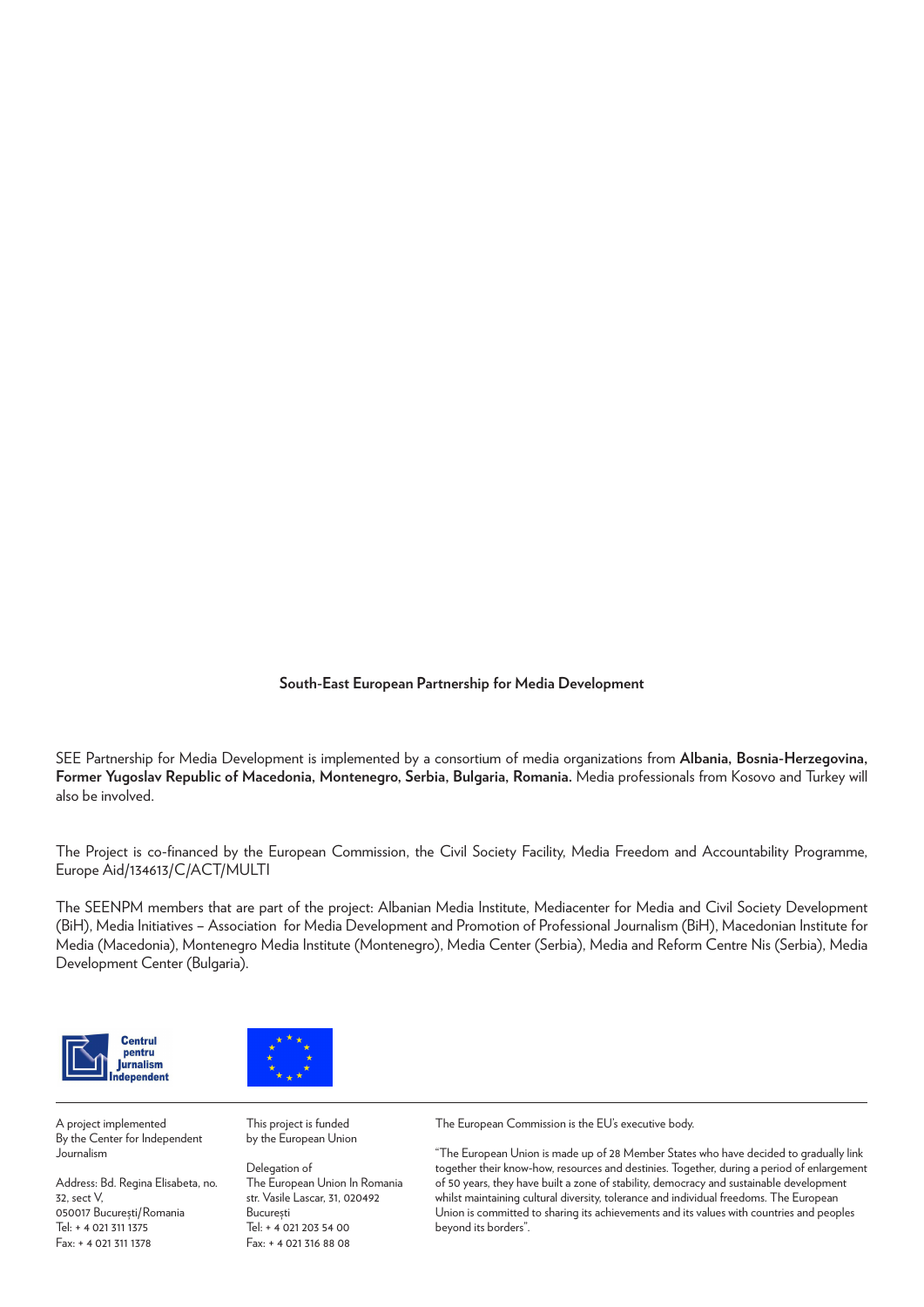**Employment conditions of journalists in Albania, Bosnia-Herzegovina, Former Yugoslav Republic of Macedonia, Montenegro and Serbia - Regional Report - March 2015**

> **Author: Radomir Cholakov**

**Editors: Ioana Avădani Mihaela Danga**

**South-East European Partnership for Media Development**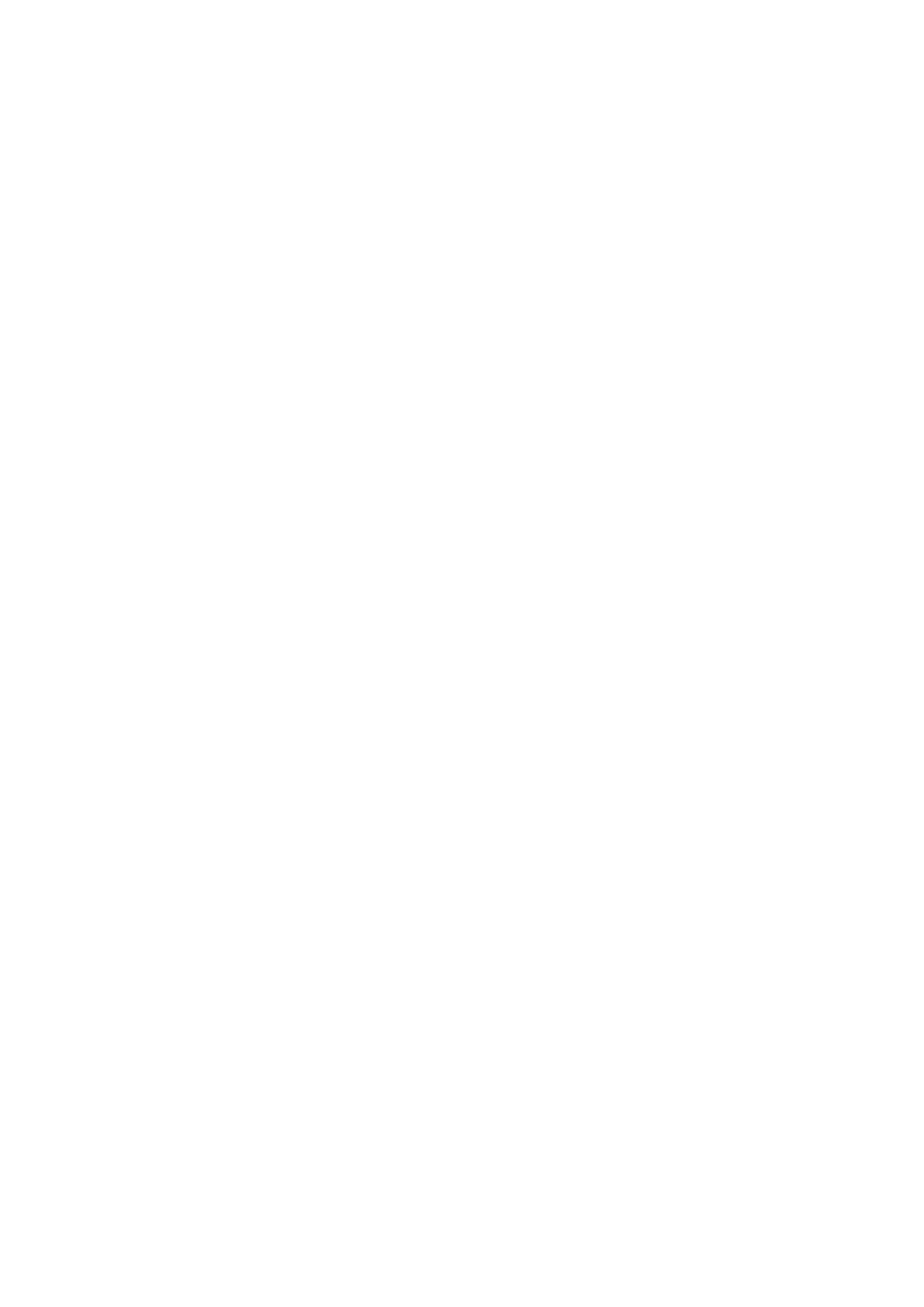**Employment conditions of journalists in Albania, Bosnia-Herzegovina, Former Yugoslav Republic of Macedonia, Montenegro and Serbia**

# R E P O R T

## INTRODUCTION

The research aims to identify and put in a common context the answers to the following general questions:

1. What is the general legal framework for exercising the journalistic profession in the five countries included in the survey;

2. What are the framework conditions for practicing the media business in general;

3. What are the material/financial conditions under which the journalists in the surveyed countries do their jobs;

4. What are the other factors, which could have a collateral impact on the labor conditions for the journalistic work

According to the accepted research methodology, the project participants decided to put the question on employment conditions of the journalists in the broader context of the media markets in the respective countries. The idea and the logic behind this method of observation and analysis is that the employment (labor law) conditions in particular do not say much about the real situation of the journalistic work, unless the environment of the media business is not taken into consideration. That means, that factors such as the number of the media outlets in the main sectors (press, TV, on-line), the ownership transparency, the anti-monopolistic provisions of the legislation etc., do have an indirect but crucial impact on the journalistic labor market. General economic factors like revenues of the media from their business operations (sales, advertising income etc.) are much more important for the particular question of the contractual stability in the job than the wording of the labor contracts and their provisions.

For example: if in one country the number of the media outlets is proportionally too high, if the revenues of a single media are obviously not sufficient for maintaining the business, if the media owner can be an unknown person and if on the labor market every year brings hundreds of graduates from the journalistic faculties, there should be obvious, that the working conditions for journalists cannot be defined as good, because there is no logical reason for them to be good and there is no institutional guarantee, which can prevent the situation from getting worse the very next moment.

The method this project is based on sets the particular question on employment conditions in the frame of the general question: is there any institutional guarantee for free and independent media in the observed countries? Or, how the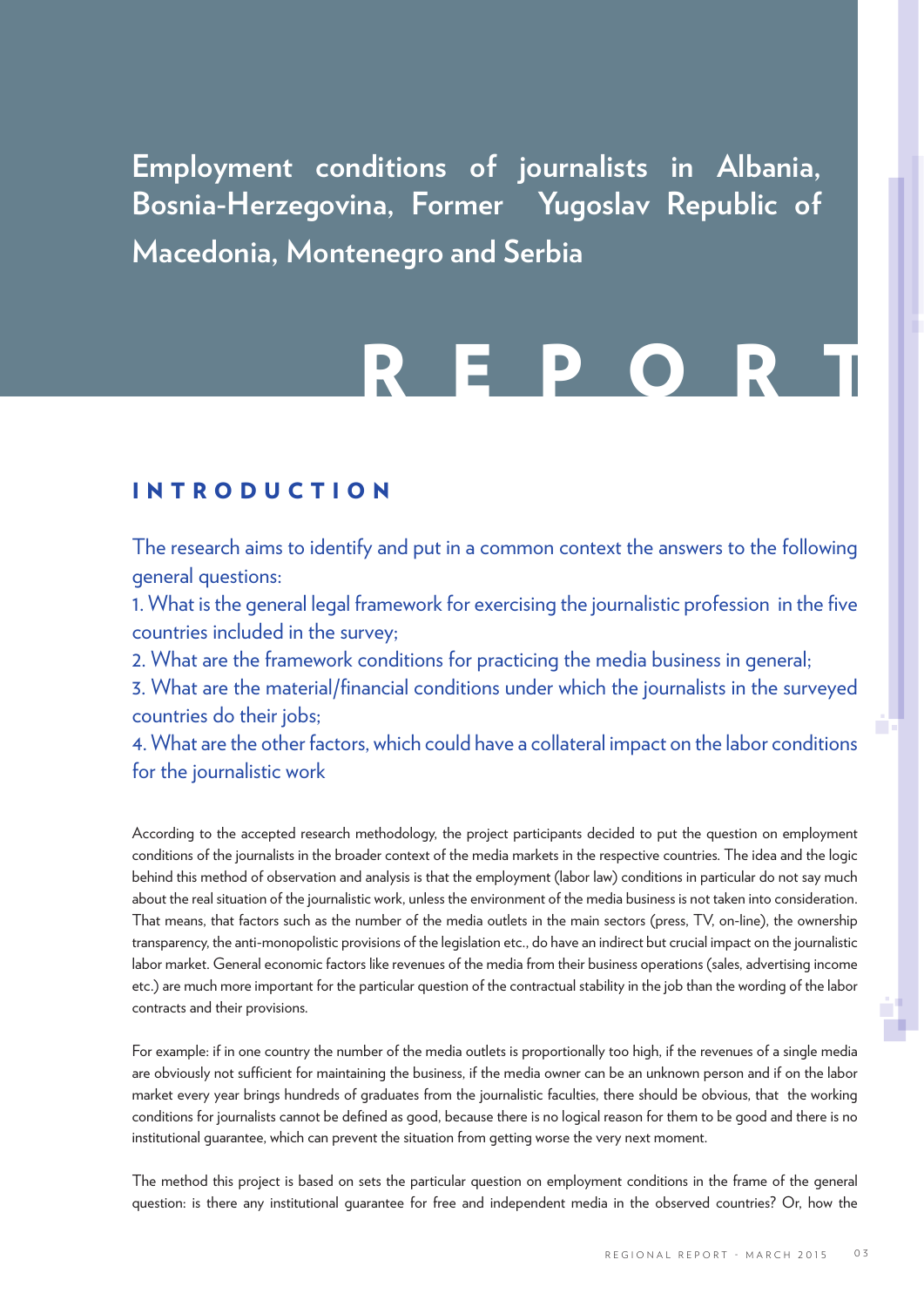institutional frame of the media business affects the working conditions and the employment situation in particular. The project team believes that setting the question that way and analyzing the situation of the employment conditions of the journalists, with due regard to the whole market picture, is more appropriate to find answers to the particular question: why do the colleagues have the feeling, that the situation does not seem to be good. That method can help us to discover that point of the media landscape, which turns the problems that a journalist is facing in their daily jobs into systemic problems. From this perspective it becomes clearer that the frequent cases of abusing journalists, firing them with no reasons or for not justified reasons, discrimination cases etc. are not "mistakes of the growth", which can be prevented with soft measures, such as more education or something like that, but that the problem goes much deeper and lies perhaps on the basics of how media democracy has been understood and practiced in South-East Europe in the last decades.

### GENERAL OBSERVATION

From the very beginning we should make a general observation, which is of highest importance not only for this research, but also for any other surveys to be made in the field of media, journalism and related themes in the five countries: there is a deficit in the reliable statistics and proofed data from the media sector regarding:

- $\heartsuit$  the number of print media (figures vary due to the different methodologies and types of data collecting of different bodies)
- $\supset$  circulation data (copies produced and sold)
- $\Rightarrow$  the number of on-line media (due to the lack of a definition for this type of media)
- the number of working journalists (due to the lack of distinction between this and related professions in the national statistics)
- $\Rightarrow$  the number of graduates from the journalism faculties (with the exception of Albania)
- $\supset$  data for average age and gender of the media workers
- $\bullet$  average remuneration
- $\Rightarrow$  advertising investments / turnovers

The data presented by the researchers and used for this summary are approximate; the reality can vary, which is not a proper basis for definite propositions, especially when investments, or financial support, or other measures of economic nature have to be mentioned.

It is surprising that despite all importance the media do have and despite all surveys and researches in this field made frequently, there seems to have been not possible to implement and to enforce a practice or methodology for collecting reliable data about the very sensitive aspects of the media business.

If there is a proposal to be made it should be – first of all – the elaboration of a unified methodology for collecting data regarding the media sector in all his segments. This is of crucial importance for any future analysis but even more – for actions in this field.

### LABOR SITUATION FOR JOURNALISTS IN PARTICULAR

#### I. LEGAL FRAMEWORK OF THE JOURNALISTIC PROFESSION

#### *1. Legal status of the journalistic profession*

There is no surprise that in four (Albania, Bosnia-Herzegovina, Montenegro and Serbia) of the five countries there is no regulation by law of the profession "journalist". The Constitutions of those countries proclaim the "freedom of speech/ opinions" and the "freedom of the press" as basic values, hence the journalistic job, as a way of expressing the opinion, is open to everybody without prejudices and preconditions. In the above mentioned countries legislation there is no legal definition of "journalism" or "journalist". Registration requirements for exercising the journalistic profession are not provided either.

The exception to the rule, not only for the countries part of this project, but in a broader European context, is Macedonia. In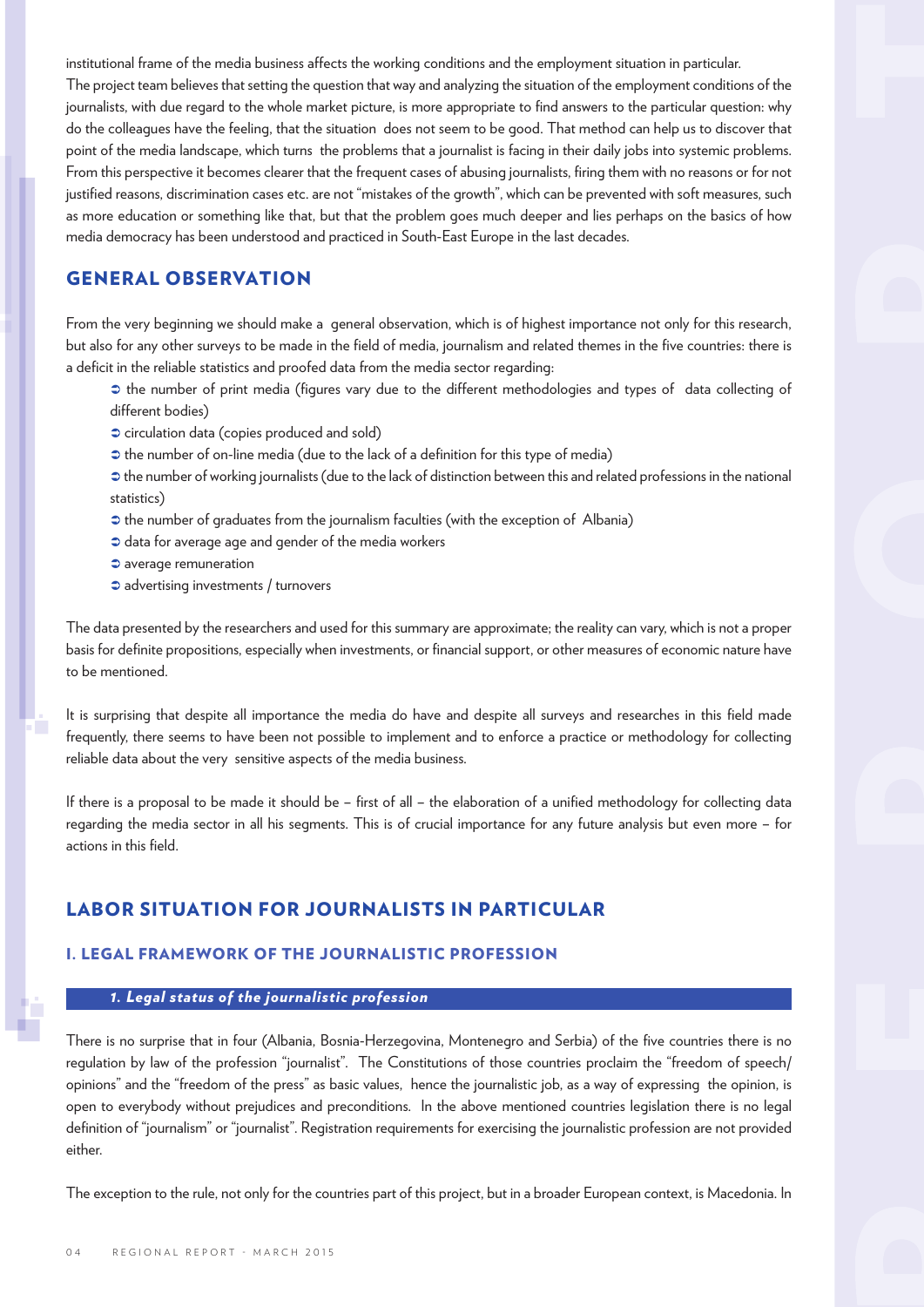the Law on Media, adopted in 2013, Art. 2, Par. 5 offers the following legal definition: *"Journalist shall mean a person who collects, analyses, processes, edits and/or classifies information published in a media and is employed by the media publisher or has an employment contract with the latter, or is a person who provides journalist activities as independent profession (freelance journalist) "*.

Albania has also reported initiatives, through the years, for considering the possibility of "licensing" journalists through an Order of Journalists (the so-called "Italian model"). In 2001, a new draft press law was discussed, which proposed very detailed regulations, setting rules for professional exams and licensing for journalists in order to practice their profession. However, the media community at the time rejected this law, preferring to keep it a free or self-regulated profession, rather than one regulated by strict laws. This spirit has prevailed also in later discussions on self-regulation and regulation of the profession of journalists.

Despite the definition, given in the FYROM/Law on Media the "journalistic profession", the access to the journalistic profession seems to be completely free in all the observed countries. This is compatible with the political standards, but seems to be a reason for high pressure on the media professionals on the market in spite of the fact that everyone can become a journalist. Also, it seems that the law does not provide for any 'occupational standards' that should describe the skills the journalists should possess.

Whether there is a definition or not, the profession in its substantial aspects is not actually regulated. The journalists are not required to register. Special requirements for practicing journalism, such as education, educational level, contests, are also not in force.

#### *2. Framework conditions of the labor legislation*

None of the countries in the research has special legal provisions regarding the level of the common labor legislation for the journalistic profession. Journalists or media workers are not generally recognized at the level of the common labor legislation, and in most cases a standard form of employment is applied without considering the specifics of the profession/job in the contracts of employment.

In Montenegro this situation offers the employers a wide range of possibilities to choose employees and to implement hiring standards and procedures in a subjective manner.

The general labor legislation obviously has no intention to mention specifically some particular professions, so the respect for the journalistic one has to be looked at on the level of the individual labor contracts.

Macedonia represents again an exception. Although not at the level of the common labor legislation, but at the level of the Law on Media there is a regulation of the working relations of the journalists within the media outlet: Article 11 refers to the right of a journalist to express his position and refuse an order and provides: *The employment contract of the journalist may not be terminated, his/her salary may not be decreased or his/her position in the Editorial Board or Desk may not be changed, that is, the payment of the agreed compensation, in full or partially, as well as to reduce or terminate some of other rights determined in the Labor law, due to the expression of his/her position in case it is in accordance with the professional rules of journalism referred to in Article 10, paragraph (3) of this Law. (2)The journalist shall have the right to refuse to prepare, write or participate in compiling an article, the content of which is contrary to the professional rules of journalism, and he/she shall submit a written statement to the responsible Editor-in-Chief thereof. (3) The provisions of this Article shall not preclude the responsibility of journalists in the cases stipulated in the LLR.*

The intention is good; yet the reality shows that in the Macedonian media sector a large percentage of the journalists have only copyright contracts or contracts for intellectual services.

#### *3. Specifics of the individual labor contracts with journalists*

In general the country reports reveal no special types of labor contracts for journalists. The individual labor contract seems to repeat the norms and provisions of the common labor legislation with - in principle - no special focus on the profession. In Montenegro, the contracts, signed by employees of the Public Broadcasting Service represent an exception: the rights and obligations of the employees are described in detail, and the Code of Ethics norms are seen as part of the employees' duties.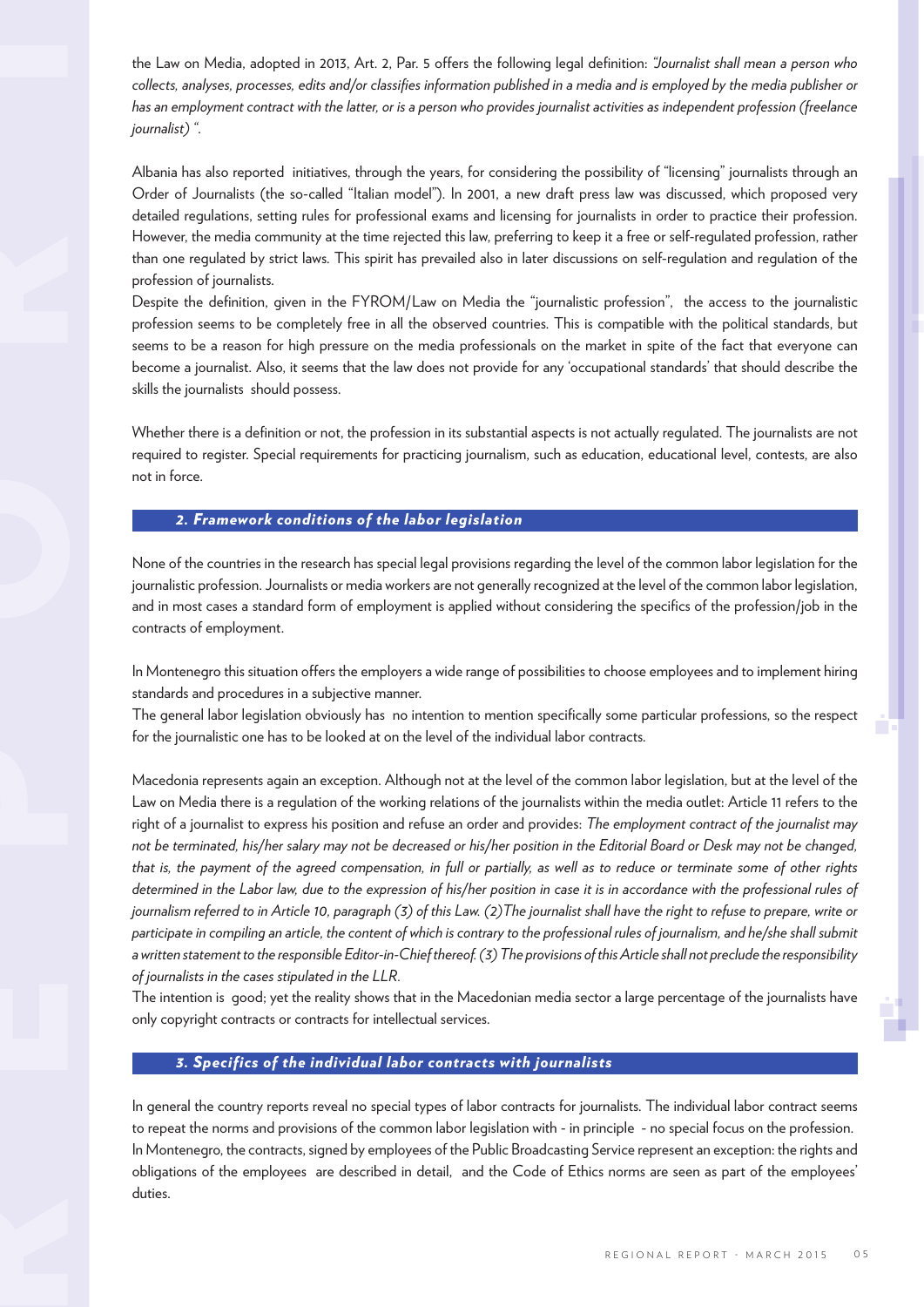None of the countries surveyed has reported the existence of any norms in the individual labor contracts aimed to protect journalists' autonomy. Even the Macedonian colleagues pledge that the existence of the above cited legislative provisions has a more declarative and formal character and does not guarantee that it can actually be applied, having in mind the local context of the media work and the high level of political influence over the media owners.

Nevertheless there is an interesting provision in the Macedonian Law on Media stating that the publisher is obliged to issue an act, defining the aim of the media, the rights and duties of the editors and reporters and regulating the main aspects of the daily business of the media outlet. The act shall be made public. Declarative or not, such a provision is a big step forward and should be appreciated.

As a rule, the journalists' employment contracts (with the exception of Macedonia) do not contain a conscience clause allowing them to refuse an assignment that collides with their professional principles without consequences to their employment status.

In Serbia there are usually no specific provisions in the labor contracts with journalists (i.e. special rights of conscience; legal protection offered by employers, requirements for respecting the ethical standards) because those specific provisions seem to be regulated by the special Information Law.

A long-term practice has been pressuring journalists to work as volunteers, freelancers or - for many months- on probation, although they actually perform full-time jobs. This is a strategy often used by employers in order to avoid paying contributions and social insurance. In this respect, young journalists are often treated as qualified, but cheap labor force. Respondents agree it is necessary to clarify the journalists' status in line with the existing laws.

Albania seems to be an interesting case, where the main problem regarding labor relations for journalists is the poor implementation of the Code of Labor, reflecting problems not limited to the media section, but rather the overall informality problem that exists in the country. According to the reports of the Albanian trade union of journalists, most of the journalists work without contracts or have contracts but these can be terminated in an arbitrary way. According to a 2012 survey carried out by the trade union in Albania, 42% of the surveyed journalists had a regular contract during the whole period of employment, 26 % had a contract for part of this employment period, while 32% had never had a work contract. Even if the contracts exist, they are often purely formal documents, for the companies to comply with the state requirements, rather than a result of negotiation and agreement between journalists and media companies. The contracts are drafted unilaterally by the media management; journalists confirm that there are problems in the drafting and implementation of the contracts.

#### II. FRAMEWORK OF THE MEDIA BUSINESS

#### *1. Pre-conditions for entering the media market*

The access to the press and the on-line market in the surveyed countries is in general free. There are no preconditions for launching a press title or starting on-line activities, defined as media activities.

According to the Media Law of Montenegro, a print media outlet shall be founded by a Deed of Foundation, freely and without obtaining any aproval, but shall be entered in the media record kept by the competent Republican authority. In addition to the application, the Deed of Foundation of the media shall be submitted along with name of the media and residence or seat of the founder. As easily as they are founded print media can easily be closed, and because of that the Ministry claims that they do not obtain exact data about the number of the active print media.

For the electronic media there are exemptions in spite of the regulative preconditions for market entry, which should be considered a traditional one, similar to the procedures known in all Europe.

Bosnia and Herzegovina seems to be happy with its broadcasting licensing system: no substantial objections related to bias of the licensing procedure in broadcasting sector have been expressed so far, but some media consider the license fees an excessive financial burden. Several laws regulate the operation of broadcasters. The Communications Regulatory Agency (CRA), an independent body, licenses broadcasters and implements laws and regulations in the broadcasting sector.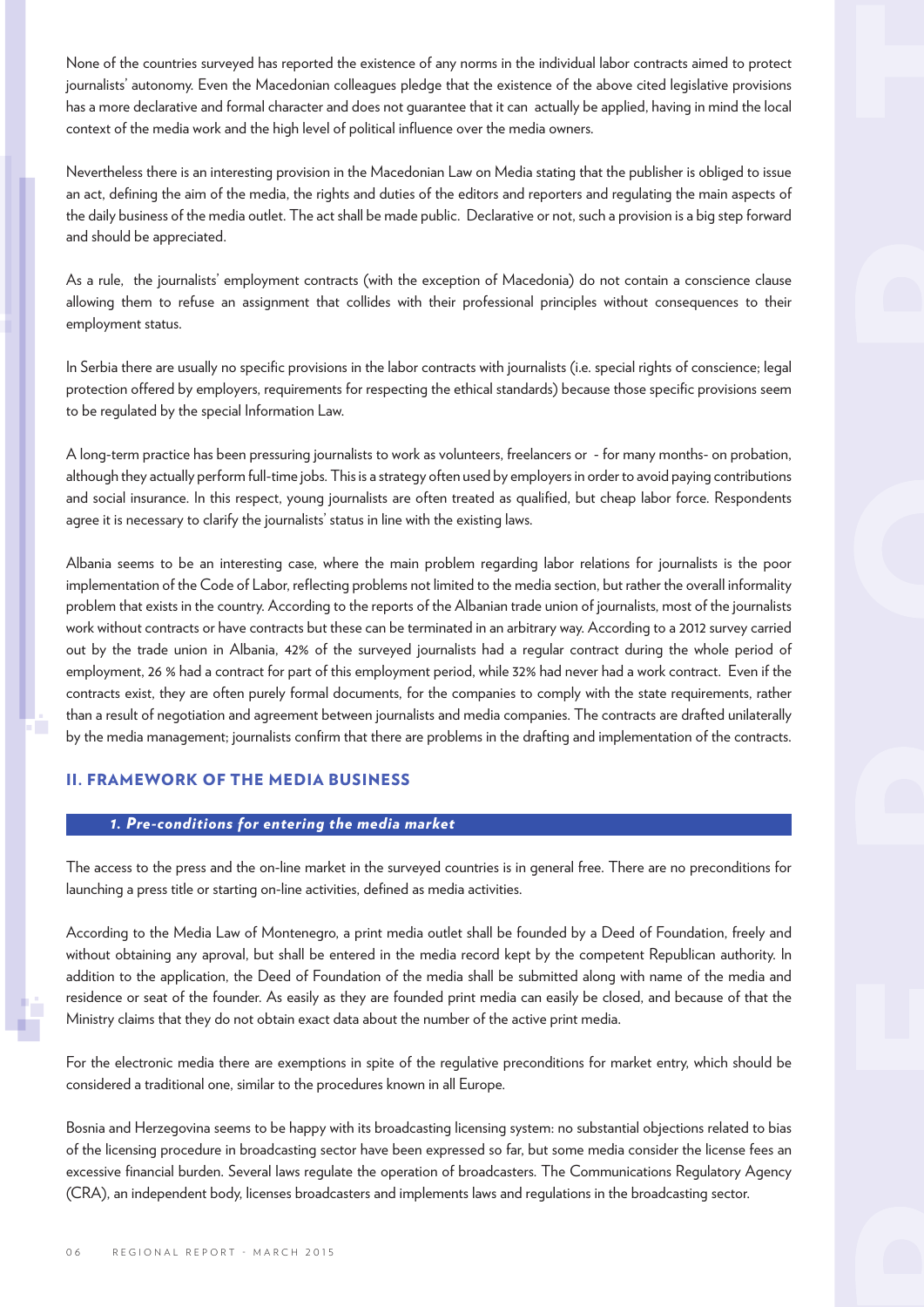According to the Law on Electronic Media of Montenegro, electronic media can be founded by a natural or a legal person. Media shall be deemed to be established in Montenegro if the service provider has its head office or residence in Montenegro and the editorial decisions are taken in Montenegro, but decisions can be taken in another state provided that a significant part of the workforce involved in the pursuit of the audiovisual media service (AVM) activity operates in Montenegro. At the moment there is no authority in Montenegro in charge of the establishment and activities of online media and that segment is completely neglected because it is not covered by any legal framework. The Agency for Electronic Media recently stated that they are preparing the book of regulations for registering online media.

The only media-specific legislation regulating the market entry of the media companies in Albania is the Law on Audiovisual Media, covering only audiovisual media. Print media is completely unregulated and there are no specific legal requirements to start a newspaper or a magazine. The same situation applies to online media, where no registration of any kind is required. In Macedonia the traditional audiovisual media are subject to the traditional regulation regarding their entry into the market. In case of print titles the publisher has to fill in the ordinary Trade register.

#### *2. Ownership transparency*

The ownership transparency seems to be a significant problem of the media field in this part of Europe, which affects seriously the basics of the democratic society, as it has been assumed in the beginning of the transition period. Though the problem is considered important, some countries do not encourage the transparency of media ownership.

In Bosnia and Herzegovina the media ownership is largely unregulated and its transparency is ensured to a certain degree only through a general requirement for the registration of business entities. The ownership structure of broadcasters is reported to the Communications Regulatory Agency due to the licensing procedure for television and radio stations, in addition to which any change in ownership structure involving more than five percent share is reported. The situation is not the same as far as print and online media are concerned; here the problem of having offshore companies in the ownership structure seems to be crucial. According to the country researchers such companies are usually used as a shell and have no classical infrastructure in the country of origin.

The formal ownership of all media in Montenegro is transparent to the extent that every business enterprise, as print media, has to be registered in the Central Registry of Bussines Subjects.

Out of 30 major media analyzed in Serbia (12 dailies and seven weekly newspapers, 6 TV and 5 radio stations), 18 have nontransparent ownership. This is mostly due to offshoring with a clear intention to conceal the true owners. The Council's attempts to identify the ownership structure resemble true detective stories: the national broadcasters such as TV Prva, B92, Radio Index and Radio Roadstar, and print media such as Vecernje Novosti and Presthere are owned by companies registered in Cyprus, while TV Avala and the weekly Standard have unknown owners in Austria.

The newly adopted media legislation in Serbia seems to consider this crucial problem for the media market, while ensuring transparency of the media publishers/service providers, which is to be achieved by establishing the new Media Registry and maintained by the Business Registers Agency (within six months from the date of the law's enforcement). This Registry will contain, inter alia, precise information about the ownership structure for the media publishers/service providers, as well as relevant data on potential amounts of state aid received by the relevant media publisher/service provider.

In Albania the print and online media are not regulated at all in terms of ownership. Neither do the media laws contain any provisions regarding cross-ownership. The only regulated sector in this aspect remains the audiovisual media. The Law on Audiovisual Media in Albania has detailed rules on the ownership of terrestrial audio and audiovisual broadcasting, distinguishing between national and local and regional licenses. National licenses are issued only to joint stock companies, whose exclusive scope of activity is the audiovisual activity. No natural or legal, local or foreign person can possess more than 40% of the general capital of a joint stock company that holds a national license. In addition, a natural or legal person who has shares in a company that holds a national license cannot own more than 20% of the shares in a second company that holds a national license, be it an audio or audiovisual one. Regarding analogue broadcasting, participation shall be allowed with up to 10% of shares in a third national company. In addition, this natural or legal person cannot have a local or regional license.

Regarding the local licenses, a natural or legal person who has 100% of the shares in a company that has a local or regional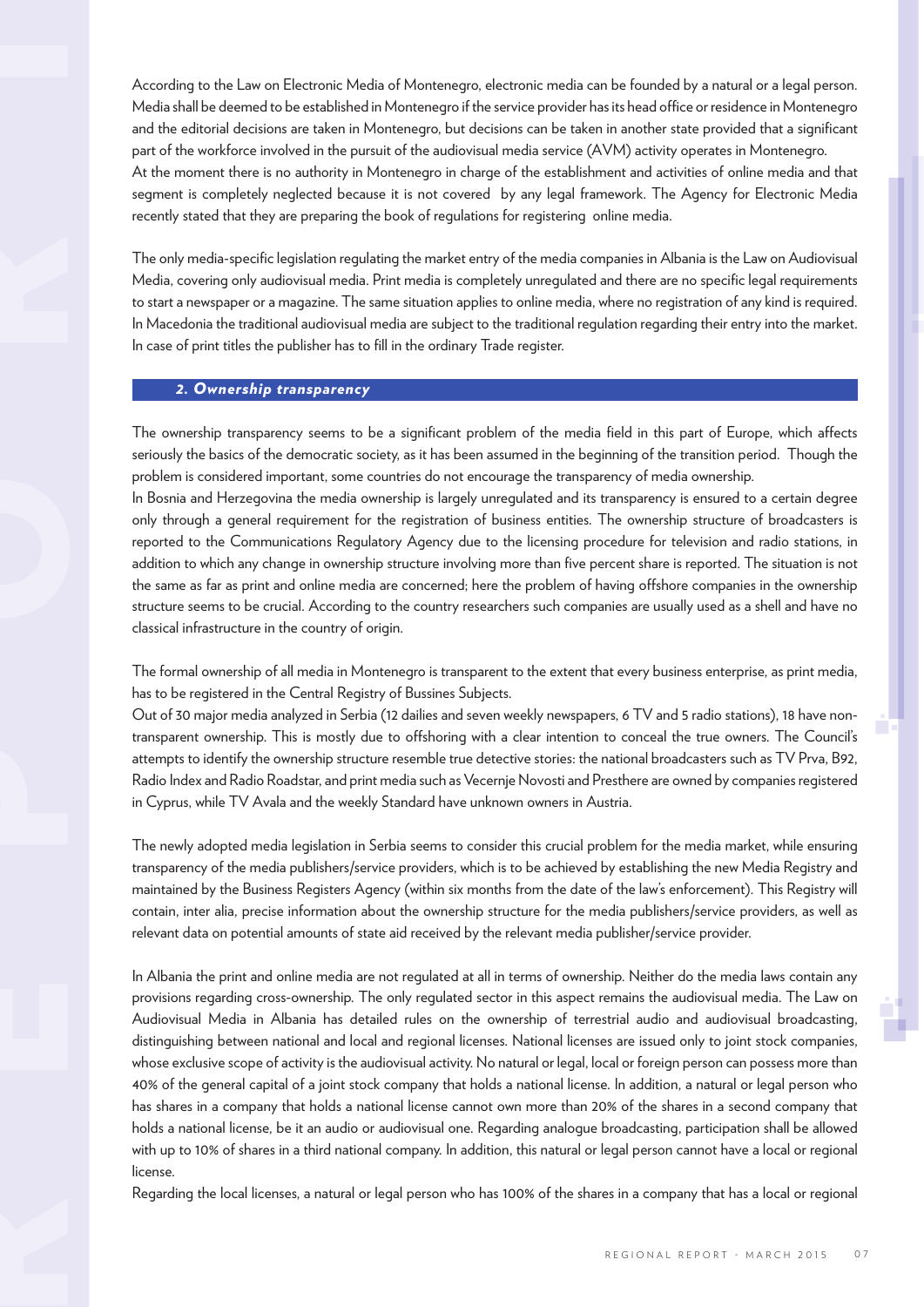license, may be issued only one second local or regional audio broadcasting license. A natural or legal person who has 100% of the shares in a company, which owns a local or regional audio broadcasting license, may be issed only one second local or regional audiovisual broadcasting license, owning no more than 40% of the general capital in this company.

Finally, the law poses another limit : broadcasters with a national license cannot broadcast more than 30% of commercials in the audiovisual broadcasting market. According to the law, AMA is in charge of monitoring the volume of advertisement. However, to this date, the size of advertising market remains an estimate, and AMA has not published any information on this topic.

In Macedonia every publisher of print media or broadcaster is obliged under the law to publish information about the ownership structure of his firm once a year, showing clearly the shares hold by beneficiary owners / physical persons. Here is again a positive example of media legislation regulating this sensitive aspect of the media business.

#### *3. Rules against monopolies/dominant positions/concentrations*

The media concentration is considered as highly important in all countries, yet the existing legal provisions are not enforced. In Bosnia and Herzegovina there has been no regulation of ownership concentration at all since 2006, the year when the Rule on Media Concentration and Cross-Ownership of Electronic and Print Media expired (adopted 2004, sic!). Relevant institutions have not shown much interest in developing relevant policies in this regard. Practically today, one person or company has the possibility of fully accumulating the ownership of different media. So for now, the situation has not been substantially abused. The possibility of concentration has been used to some extent by Fahrudin Radoncic, former owner of the highest circulation daily, a number of other print editions and a TV station, and by Zeljko Kopanja who owns two dailies and a radio station.

The Montenegrin legislation pays much more attention to this topic. According to the Law the concentration of media ownership is considered illegal if a broadcaster holding a licence for national coverage broadcasting holds a stake in the founding capital of another broadcaster with such licence with more than 25% share of capital or voting rights, more than a 10% stake in the founding capital of a legal entity publishing daily print media with the circulation exceeding 3,000 copies, or vice versa, holds more than a 10% stake in the founding capital of a legal entity performing the activity of a news agency and vice versa, concurrently publishes the daily print media with the circulation exceeding 3,000 copies. The same applies in cases when one broadcaster, except for the national public broadcaster, broadcasts over the same area more than one television and one radio programme with the same or similar programme base and for radio or television programme licensed for broadcasting with local or regional coverage holds more than 30% stake in the founding capital of another broadcaster with regional or local coverage over the same area. In 2013 the Authority for Protection of the Competition initiated three proceedings because there were cases of cross-ownership in a number of mediums, when some individuals possessed a share larger than alowed by the Law. The owners were given the oportunity to explain the circumstances that led the Authority to initiate proceedings and also the time frame to remove irregularities. Those were the cases of the owners of the company Jumedia Mont who were at the same time owners of the Radio D and Daily Dan, and had shares in Radio D Plus owned by MD Company. Legal procedings were also initiated against the owners of the MD Company, which made them reduce the percentage of their total ownership. That was also the case of the owners of TV Vijesti and Daily Vijesti who had excessive concentration of media ownership registered in their names.

Serbia seems also to consider the importance of the issue. Article 6 of the new Media Law says that *"in order to enable citizens*  to form their own opinions of occurrences, events and persons, the versatility of sources of information and media content shall *be provided. In order to protect competition and diversity of ideas and opinions, any form of monopoly in the field of public information is forbidden. No one shall have the monopoly over the publication of information, ideas and opinions in a public medium. No one shall have the monopoly over the establishment or distribution of the media. "*

The situation is different in Albania, where the Authority on Competition has not started any investigation and has not received any specific complaints on competition practices of media companies. The Authority, however, has had a small role in media regulation when particular competition amendments or draft laws have been discussed. Such a case was presented in 2004, when there was a proposal to establish a floor price for daily newspapers, after allegations of dumping. Also, based on doubts that certain publishers were spinning their media coverage and obtained public tenders in return, there was also a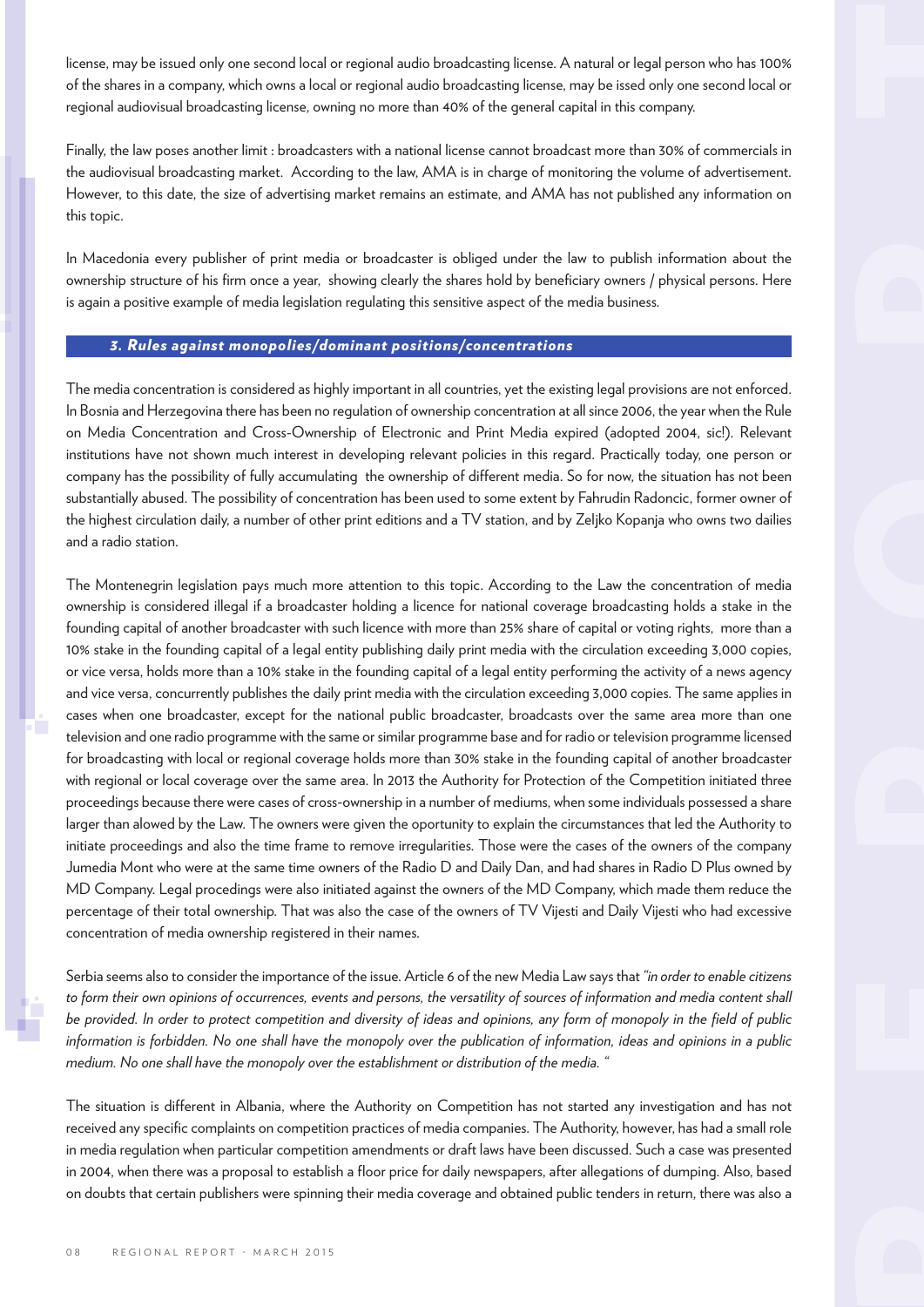proposal to forbid publishers who sell their papers below the floor price to participate in public tenders. The Authority on Competition criticized the articles, stating: "The owners have the right to set prices as they like. In many countries in the world it is common practice to offer free newspapers, irrespective of the high cost of their production." In the end, the amendment did not pass.

The second case of involvement of the Authority on Competition in the media was the opinion it provided in the discussion of the Law on Digital Broadcasting in May 2007 upon the request of the Parliamentary Commission on Media. The AC's stance on the bill focused on two concrete aspects: the need to stress that abuse with dominant position is prohibited rather than the dominant position per se, and the suggestion to leave out the proposal to define a ceiling share of the advertising cake. This law, however, was not implemented, as the preparations for a totally new law started.

The Law on Media in Macedonia says briefly that the legislative provisions regarding the fair competition in the country have to be implemented with no limitations (but also with no specifics) to the media businesses. It can be just marked that in its entry into the Macedonian print market in 2003-2004 the German WAZ-Group concentrated three of the all five existing relevant print titles; this happened with the approval of the Macedonian authority for the protection of competition.

#### *4. Number of the media (print, electronic, online)*

As a common observation in all the surveyed countries the number of the media operating on the market is extensively large.

Although Bosnia and Herzegovina has a population of 3.8 million, a vast number of media exist there today. According to Communications Regulatory Agency (CRA) data, in 2014 there were 195 electronic media broadcasting in BiH, comprising 148 radio stations and 47 TV stations. Five dailies are published (three have been shut down since 2009), along with three dailies from Serbia and Croatia which have editions for BiH. There are no print media registers with updated and complete data, but according to the Press Council data from 2011, there are another 184 various editions of magazines in total. Six news agencies have general and other specialized services. In the last five years a large number of online news portals have been launched and are increasingly becoming sources of exclusive information, platforms for public debate.

The researcher from Montenegro marks that the large number of media outlets, especially electronic and print media, is disproportionate to the population size , which is around 630.000 According to the data of the Ministry of Culture and The Agency for Electronic Media of Montenegro there are more than 700 print media, but only 50 of them are active, and 83 active electronic media (38 radio and 22 TV broadcasters) out of which five have national coverage (Vijesti, MBC, Prva and Pink M).

According to the Serbian Business Registers Agency's data of May 2010, there are 1329 media outlets operating in Serbia (209 online media, 720 printed edition media, 237 radio stations and programs, 20 news agencies, 130 TV stations and programs, 13 other public editions).

Albania's media landscape is also rich in numbers, compared to the small population of about 3 million. The exact number of media outlets is not known, since print and online media do not need to register. At the moment there are 25 daily newspapers in the country and many more publications of other frequencies.

The situation is clearer in terms of number of audiovisual media operating in the country, given their obligation to obtain license and register with the regulator. Currently there are two national commercial televisions, 71 local televisions, 83 local cable televisions, and two commercial multiplexes. There are 63 local radio stations and two national radio stations.

In Macedonia five national wide terrestrial broadcasters and over 200 print titles are competing on a market of about 2 million people.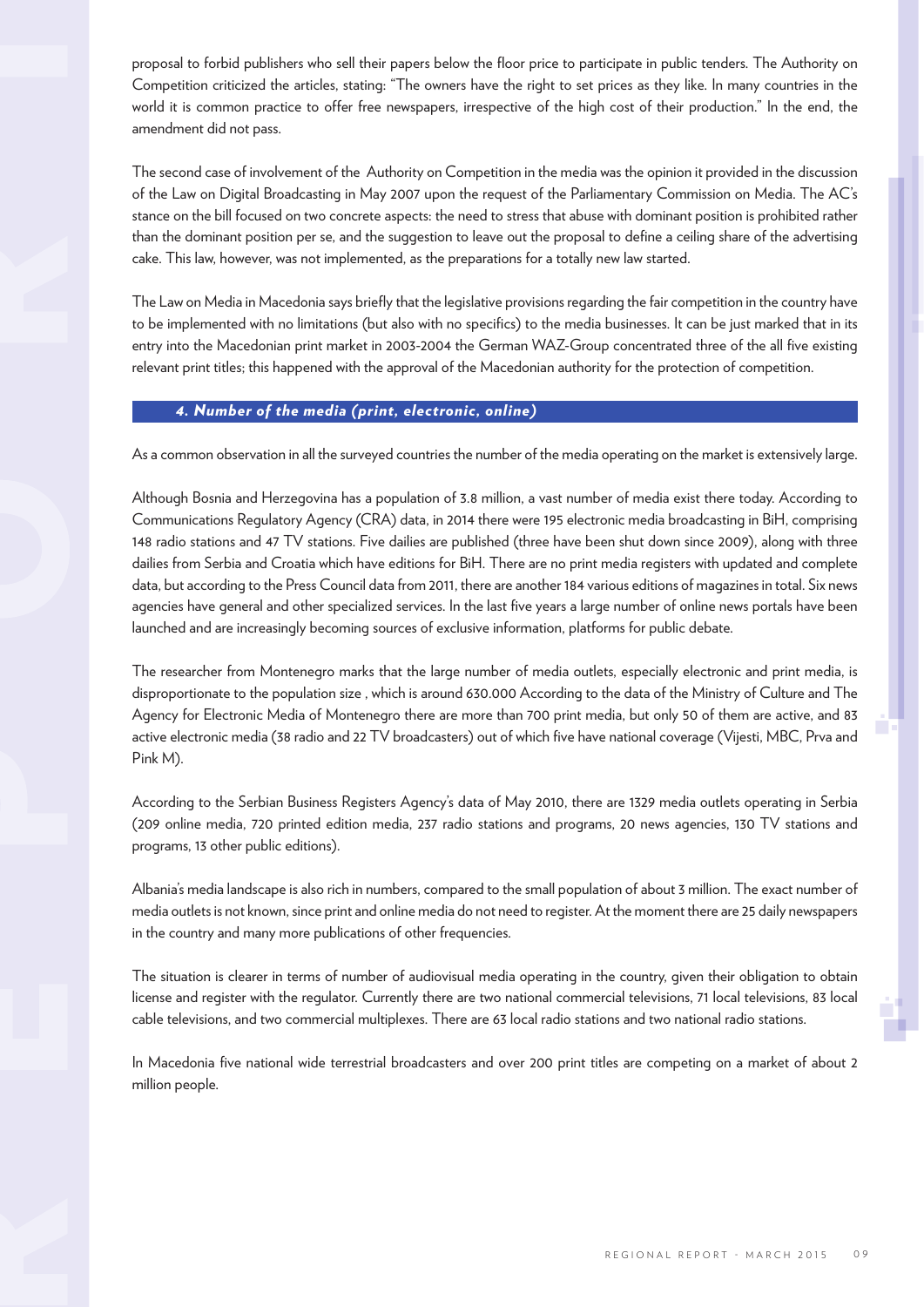It seems that one of the biggest problems in terms of collecting data about the media sector in the region is the lack of basic information on their economic situation.

In Bosnia and Herzegovina there is no data on press sales, because media are hiding or exaggerating them for marketing reasons. Data from Media Plan Institute's survey from 2006 cited a daily circulation of 100,000, Freedom House reported 90,000 in 2010, while today's estimates show that daily newspapers, including editions from Serbia and Croatia, do not exceed 70,000 copies. There is no single register or source of data on advertising investments in media. The sources are the advertising agencies and pools and media themselves. Transparency in the revenues can be found only in the public-service RTVBiH

The representatives of the print media in Montenegro did not provide data about circulation, except for the weekly Monitor which claims it sells about 3000 copies. Daily Pobjeda said that when it comes to sales their market share is 11%. Unofficialy the daily circulation of Pobjeda is less that 4000 copies, Dnevne Novine and Vijesti around 6000, and Dan around 8000. The situation is the same in Serbia where no relevant source about the sold copies of the print media exists. The new Media Law prescribes something that is called Media Register, obliging all print media editions to provide sales information. According to the Partner Research Solution agency, the average number of sold copies per day ranges from 50.000 to 100.000 copies. They estimate that the total number of all sold print media amounts to approximately 500.000 copies. ABCcompany (Audit Bureaux of Circulations) started working in Serbia in 2006, but to this day it has faced the problem of publishers exaggerating the total number of sold copies. Publishers do not seem to disclose the real numbers of sold copies in an attempt to get advertising attention. The precondition for auditing the problematic data, according to our respondents, is that the publisher is an ABC member, and some of them refuse to become one. Last year's research by the Partner Agency shows that among the Serbia's printed media, Blic has the most copies sold (147.000), Kurir comes second (122.000) and Vecernje Novosti third (119.000).

The advertising market in Serbia is defined by the researcher himself as one of the most underdeveloped in Europe, ranging from €130 to €170 million over the last few years. For years the state has been the strongest stakeholder, with 25% of the market share. There is only around €140.000 allocated for each media, which is only 0,5% of the national GDP while the desired percentage for the EU countries is 1% of the GDP. According to AGB Nielsen Agency since 2009 advertising revenues have declined by 22%. At the same time in the rest of Europe the decline was 7,2%. Television occupies the largest portion of the overall amount with 56%; 21% goes to the printed media while billboards and other kind of advertising take 10,6% of the share. Radio stations come last with only as much as 5% of the share.

The print media in Albania do not have the obligation to publish their circulation and sales, while statistics from public or commercial bodies on this figure are totally absent. A 2013 study carried out in the capital only at news kiosks, found that the biggest newspaper sold up to 4,200 copies, estimating that nearly half of them were sold in Tirana. However, in the absence of certified data, such figures must be taken with reserve. In terms of the way the market functions, the transparency on the media market in Albania seems to be very low. Readership, circulation, and sales of print media are not known. There are no publicly accessible and verified data on the radio and television audience. In the last two years there have been a few initiatives to measure the audience, but these data are not public. Even these initiatives to measure audience do not have a profound effect, since not all media owners or managers are interested in determining their actual market share, nor do they know how to use the information provided by the market research. Parallel to the lack of transparency of the media shares and ranking, there is also a lack of transparency regarding the advertising market. While some market research companies monitor and estimate the size of the market, their data are not public and, in the best case, they remain just estimates. "In some cases the data coming from different sources are conflicting, which adds to the overall confusion".

Macedonia presents no data on this topic.

#### *6. Number of journalists*

According to data from the Sarajevo-based "Mediacentar" Foundation, estimates on the total number of journalists and the number of journalists who are fully employed in Bosnia and Herzegovina are very imprecise. According to estimates by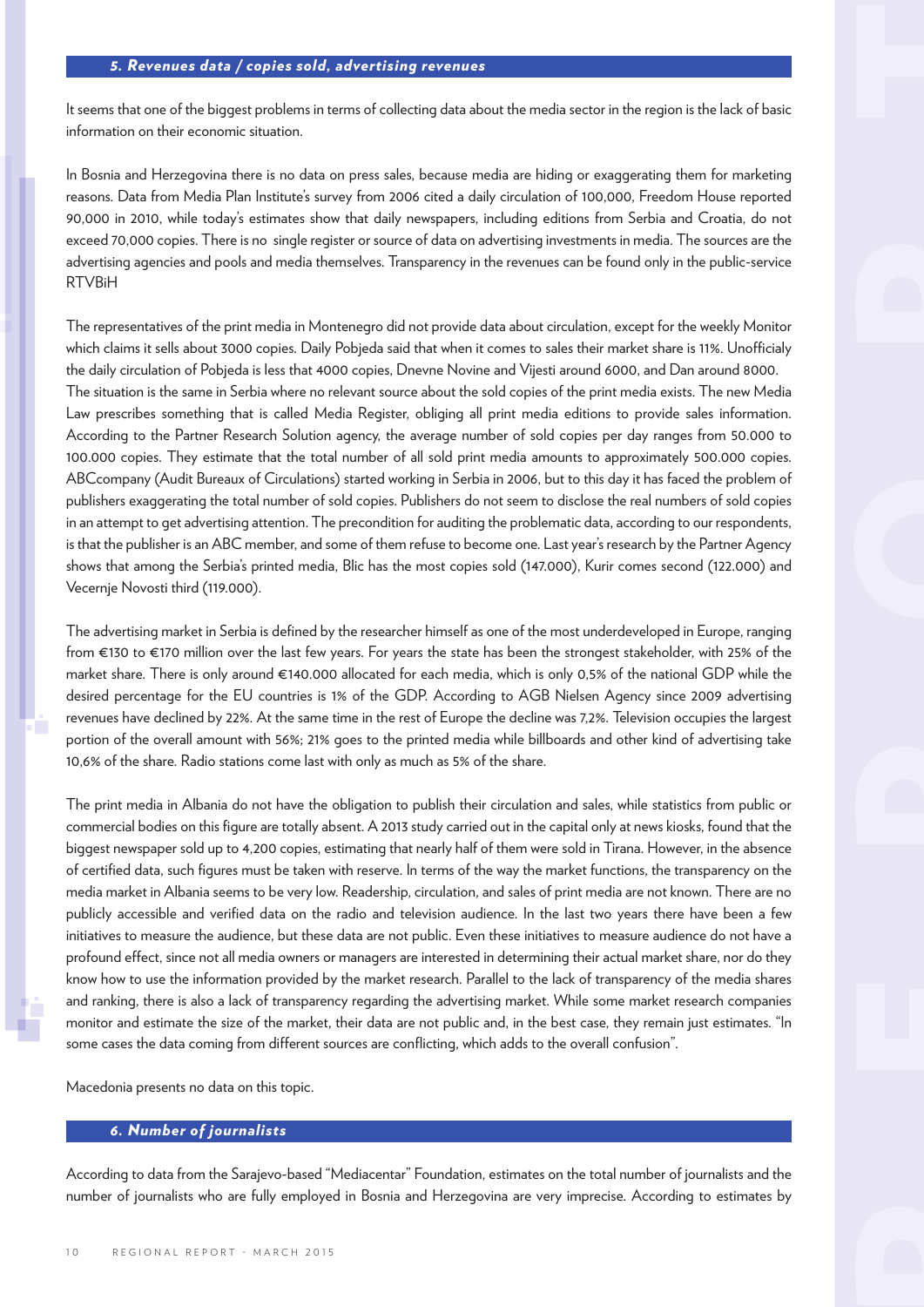representatives of journalist associations from the RS and FBiH, the total number of journalists ranges between 2,000 and 3,500, while between 1,574 and 2,755 journalists are employed with labor contracts.

There are also no official data on the number of journalists in Montenegro because the official statistical office does not make that kind of classification and, as it has stated, has not categorised media workers in that way. It is impossible to get any information about the number of employees, the work places they cover, gender, amount of their earnings etc. from the state statistical office.

The only available information was obtained by the Trade Union of Media of Montenegro from the Monstat at the end of 2013 when the organization needed to determine its representativeness at the occupation level. According to the information released the Montenegrin media employed 1,972 people, 700 of which were working for the Public Broadcasting Service

Again, there are no relevant figures about the number of employed journalists in Serbia. The last census, dating from 2011, shows that there are 53.281 people working in the field of information and communication. That represents 2,31 % of the economically active population out of which 32.647 are men and 20.634 women. The figures include not only the people working in the media sphere, but also those in publishing activities, cinematography, television production, sound recording and publishing, broadcasting, telecommunications, computer programming, consulting, and the activities related to IT services.

Similarly, there are no official figures on the number of journalists in Albania. According to the trade union of journalists, there are approximately 2,500 journalists in the country, and 60% of them work in television. The number of journalists in online media remains totally unknown, even for the union of journalists. According to an independent academic survey, Albanian journalists are relatiely young, with an average age of 31, and 52% of them are female. The same survey indicates that 64% of journalists held a bachelor's degree and 32% a master's degree, while 27% of them had not previously studied journalism or communication. However, interviews with working journalists did not show a direct relation between education and job position: The persons with higher education within newsrooms are not necessarily in the highest positions. This means that career progress in journalism, unlike in other areas such as academia, medicine, etc, is determined very much by other factors rather than by the level of education.

In 2013 all 5 national TV stations with terrestrial license in Macedonia had in total 698 employees out of whom 527 were in regular employment (permanent) relation and 171 employees had a status of freelance (part time) employees. The situation in the regional and local media is more emphasized in this context, which leads to the conclusion that a large percentage of the media workers and journalists do not have regular, permanent working agreements. If the media worker/journalist does not have a regular working agreement there is no legal guarantee for meeting their basic working rights stipulated within the Law on Labor Relations, such as social and pension insurance, the right of vacation, sick leave, etc. Another aspect is the length of such agreements that vary in the case of Macedonia from one to several months, which offers no social and economic security to the journalists and, according to the Macedonian colleagues, stays in direct relation to self-censorship.

#### *7. Unemployment among journalists*

Due to the general lack of information, the number of unemployed journalists in Albania could not be identified.

Data from the end of 2012 show that 539 journalists and 86 communicologists were registered with the Employment Bureau of Bosnia and Herzegovina.

The total number of unemployed journalists in Montenegro is set for the purposes of this survey as of 112. According to an estimate recently released by the Trade Union of Media, around 500 media employees have lost their jobs in the past three years and two TV stations have gone bankrupt (TVIN, TVPanorama), as well as one daily newspaper (Pobjeda). According to the National Employment Service of Serbia, 1.149 people are registered as unemployed in the media; 624 of them have higher journalistic education, which includes not only journalists but everyone working in the field of media.

In the database of the Independent Journalist Association of Serbia there are 3286 members and almost 70% of them are not regularly employed. This does not mean that they are all freelancers, but irregular employment is definitely the primary characteristic of freelancers.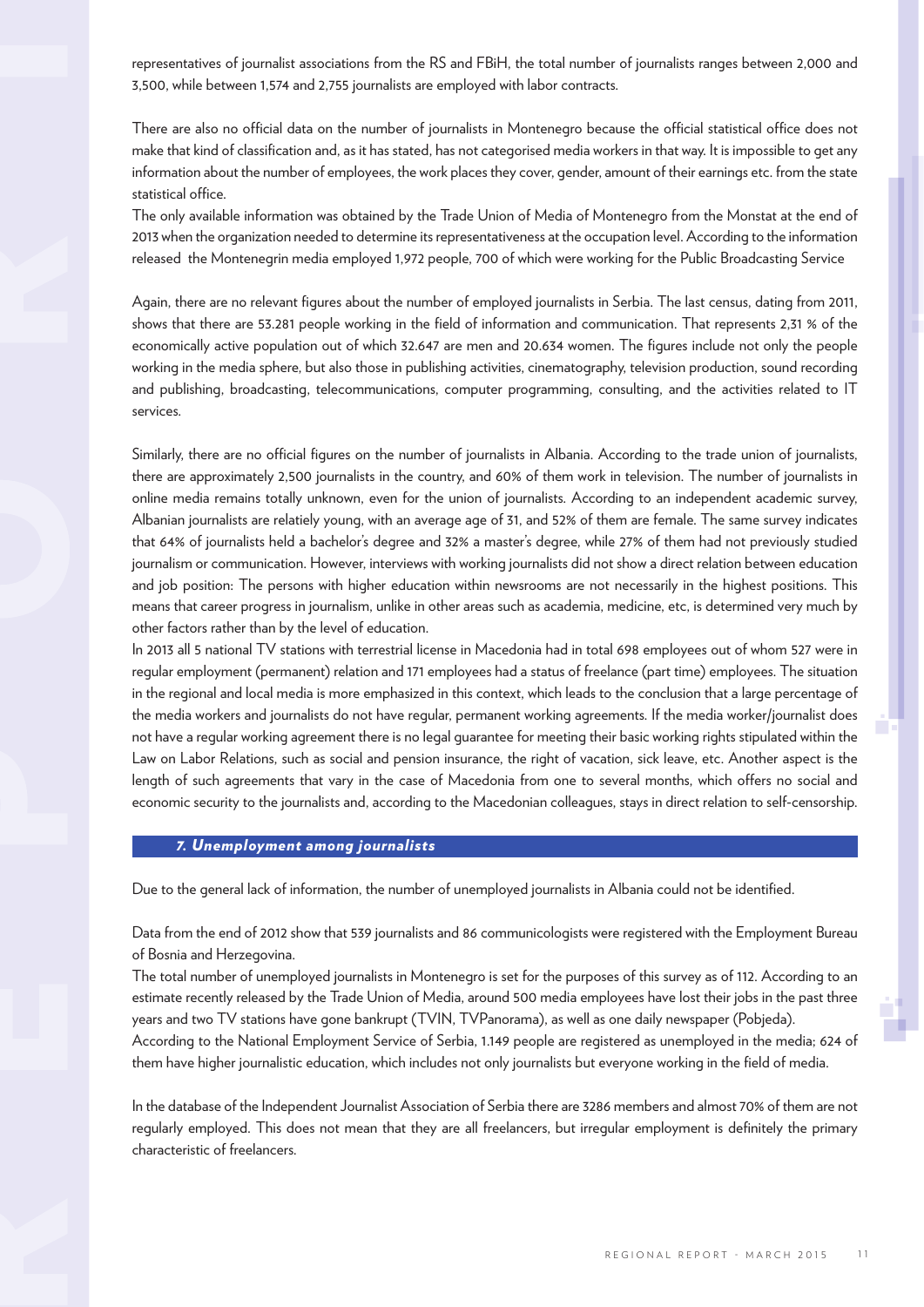#### *8. Number of journalism faculties / numbeof the graduates yearly*

The researchers agree that part of the problem with the working/employment conditions is the hyper-production of journalists.

In Bosnia and Herzegovina there are as many as six departments at public faculties of journalism (in some places in combination with public relations and various types of communicology) and two private faculties. BiH gets around 400 new journalists or communicologists every year. Sarajevo-based Media Plan Institute estimates that the actual needs for this kind of staff are not even half that number.

The Journalism Department of the Faculty of Political Sciences in Montenegro was established in 2005, and since then 30 journalists on average have graduated annually. According to the official data, a total of 314 students graduated from bachelor studies, 189 from specialist studies and 25 from master studies. Until recently, the Department of Journalism provided no practical training for students.

Serbia produces approximately 200 journalists per year in eight journalism faculties.

The journalistic education seems to be *numerus clausus* in Albania where at the moment, only the public university offers journalism studies, more specifically its branches in Tirana, Elbasan, and Shkodra. The quota for the number of students are fixed, according to the capacities of the university. The main branch located in Tirana cannot enroll more than 80 students each year, while for the master's degrees the number can go up to 100. Out of this university branch an average of 60 students graduate with a bachelor's degree in journalism. Meanwhile, in the last years a total of 202 students have received a master's degree out of the 400 students registered in total. For the branches of public university in the district this figure is smaller.

There are no data for Macedonia on this topic.

#### *9. Discrimination at work*

Gender or ethnic discrimination at work on the part of the employers does not seem to be an acute problem in none of the countries in the survey.

In Montenegro for example there is no information either about discrimination based on race, gender or sexual orientation, or on the possible gap between the salaries of men and women working in media. There are few women in positions of managers or editors in chief. When it comes to mid-level editor positions the situation is better, but the ratio is still not fully balanced. Gender equality is guaranteed by the Constitution of Montenegro, the Law on Gender Equality and Anti-Discrimination Law, but given the fact that there are more women than men unemployed, it is evident the legislation is not adhered to when it comes to employment.

The Media Law forbids discrimination in Serbia. There is information for discrimination in terms of payment, which is not easily to prove. Sometimes there are tensions in the newsroom because of different political views or ideas. Every country reports rather intensive self-censorship, due to economic or political reasons. In how far this practice can lead to quasi- or semi-discrimination is a theoretical question that will become important in future.

#### III. FINANCIAL / MATERIAL CONDITIONS

#### *1. Level of salaries*

It is true that nobody is happy with his salary and the complaints received during the research on this matter are quite normal and were no surprise. However the reality shows that the level of journalists salaries in the countries under survey is scandalous.

In Bosnia and Herzegovina, with 680 KM (340 €), graduated journalists, along with teachers and architects have the lowest paying jobs (the average salary in BiH is 829 KM (424 €)). Employees at the public broadcasting services in Sarajevo – BHRT and RTV FBiH – have average salaries of around 1,000 KM (511 €). At RTV FBiH, journalists' salaries range from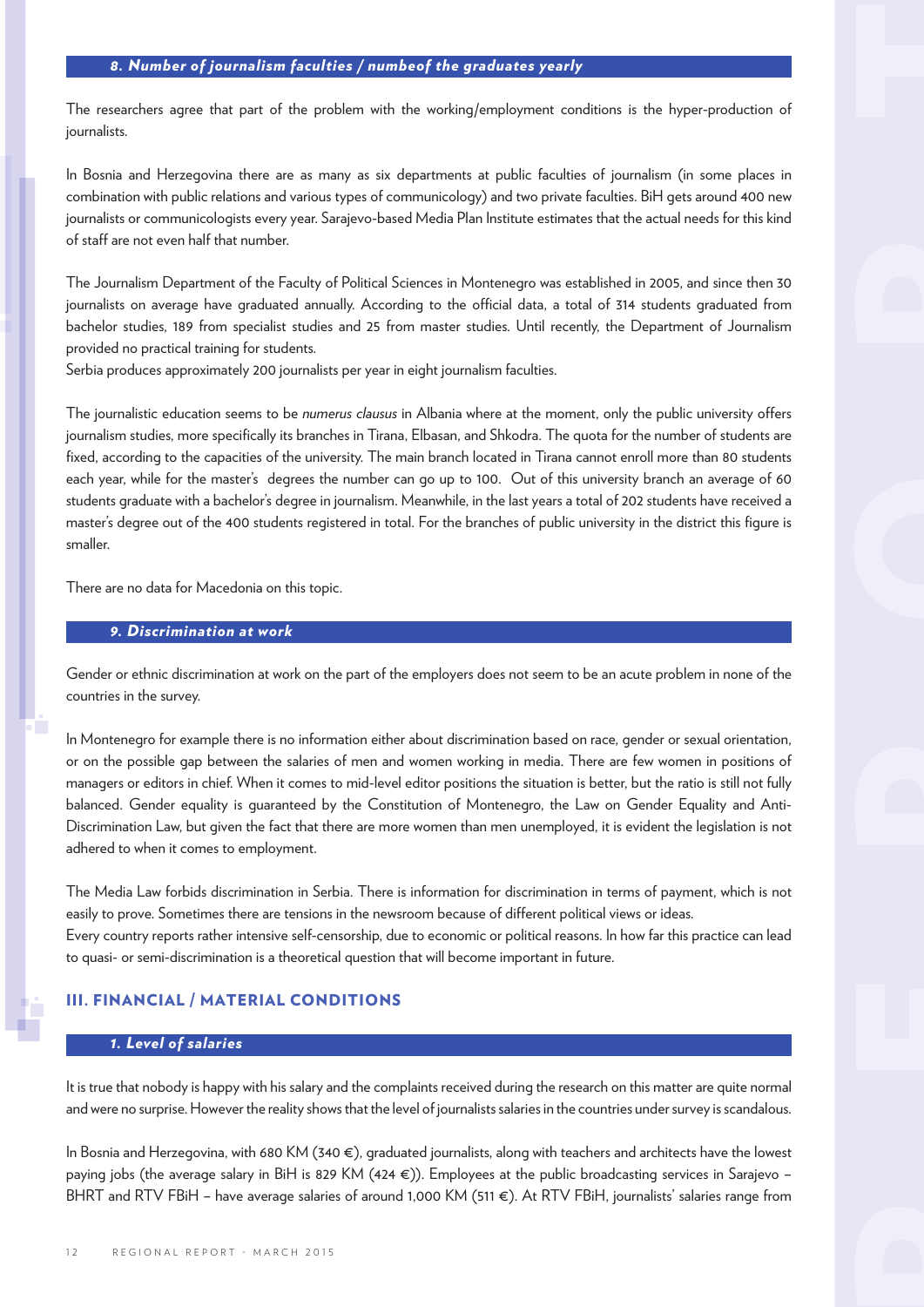600 KM (307 €) for beginner journalists to 3,000 (1,530 €) for the editor-in-chief. However, salaries vary greatly from one media outlet to the other, and even within a media outlet. Salaries in big private media outlets vary from several thousand marks for people of trust (or quality) to not being paid at all, usually in case of young journalists. It should be stressed, that the highest salaries for journalists in BiH are to be found in the local office of Al Jazeera in Sarajevo.

In Montenegro the total average salary of media employees or just journalists is unknown, as the national statistics do not keep that kind of records for print or electronic media at a national or regional level.

The average net salary at the state level ( for all the employees irrespective of their profession) was 476 euros for September. The answers show obvious drastic contrast among the salaries of journalists working for the same media.

The employees of the Public Broadcasting Service have an average salary of 445 euros, while the Radio has 62 journalists with indefinite term contracts with an average salary of 535 euro. The lowest salary is 485 euro, and the highest is 585 euro, but those salaries are not fixed and they can be raised in accordance with the stimulus norms. That media does not have any "honorarium employees".

The salaries in the daily newspapers can vary between 250-400 and 900-1050 euros.

There is no official data about salaries in the Serbian media, too. According to the research "Profession at the crossroads – Journalism at the threshold of Information Society, "half of the surveyed have less than the average salary(€150 to €400). The average salary in Serbia is around €400, but the problem is not only the low level. Very often these salaries are not being paid up at all. One third of the surveyed said that their salary is delayed, for some of them even more than a year.

Official statistics in Albania do not say anything about the level of salaries. It is estimated that there are three levels of salaries for journalists, depending on their position, media, and location. The best paid journalists have an average salary of 550-600 USD, the second level reaches 450-500 USD, while the lowest level media pay their journalists an average of 300 USD per month. Another survey confirms this situation: 65% of journalists have a monthly salary of 400-700 USD. At the same time, there is a huge gap between Tirana-based media and the ones in the districts. The average salary of local journalists is 150- 220 USD; they usually work for more than one media, in total informality. The union estimates that journalists in the districts make up 45% of the total number of journalists, indicating the urgent need to intervene in this area

In Macedonia the minimal salary paid in the state-owned sector is 150 euro. There is no legally fixed minimum salary level for the private sector, which directly affects the journalists.

#### *2. Taxation / social insurance costs*

Taxation and social insurance/healthcare costs depend on the local legislation and the way the labor legislation is implemented in the occasional media.

In BiH permanent employment contracts are burdened with around 70 percent of contributions and in that case employees have full health protection and service accrual. In FBiH for a temporary service contract the contribution rate reaches 18.6% and for a contract of authorship 17.6%; in the RS it was 10% for years and then increased in early 2014 to 28.5%. The employer assumes the obligation of paying contributions for all types of contracts and it is clear that it is more cost-effective for employers to keep staff on these two types of contracts. Some journalists also prefer to receive bigger pay and if they wish they can regulate their own health and pension insurance (as freelancers can do) rather than receive low salaries with a permanent employment contract. However, in our survey all respondents rejected that idea.

The interviews with journalists and the practice in Albania point to another disturbing trend: the missing years of social contribution payments. A 2012 survey showed that 65% of the journalists reported that the years they worked with a contract did not match the years they actually worked in the media. Recent events also indicated cases of fraud, where the contributions either have not been paid at all or have been paid for only part of the years. In addition, both the union and the journalists interviewed indicated a widespread trend: even if the social insurance is paid, it is based on the minimum wage, and not on the real wage, pointing again to the informality problem

Albania sees as an increasingly frequent problem in labor relations in the media the delay in salaries payment for media employees, mainly due to the difficult economic conditions of media outlets. According to the statistics that the trade union presented in October 2014, this was a widespread phenomenon for that year: 18 of 21 daily newspapers delayed payment of salaries for journalists; the same problem was true for 94 television stations and 97% of the radio stations. As a result of the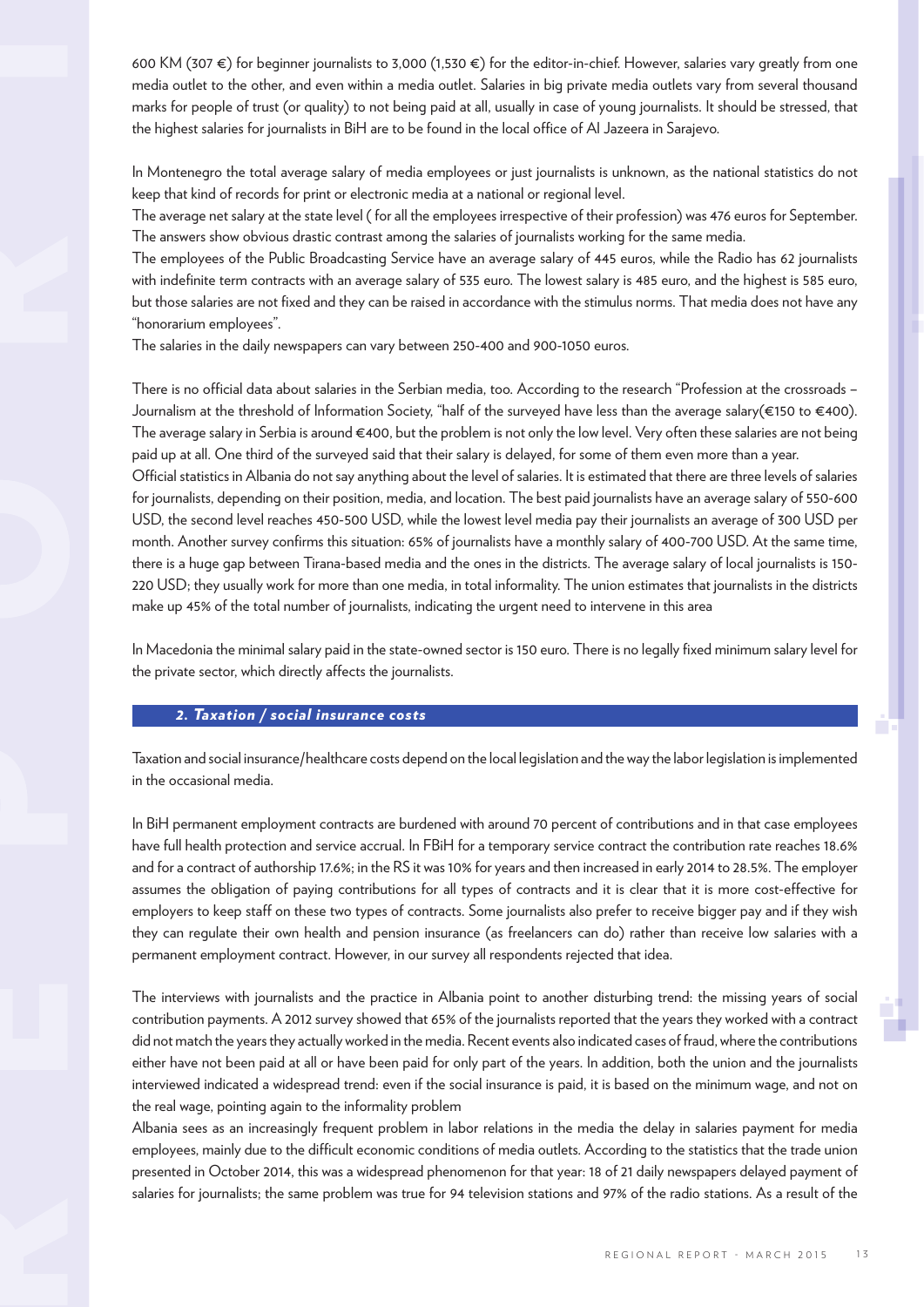repeated delays in salary payment, often lasting more than four months, the union estimated that 176 journalists had been laid off or had changed jobs, unable to continue working without receiving a salary. The trends have significantly deteriorated compared to a year ago. In September 2013, the union stated that "in the last six months the salaries of journalists were delayed in 75% of the media outlets in the country for a period of two to six months."

A big problem for the Macedonian journalists arises currently, according to the change in the Law on Personal Tax by which all individuals who have monthly income based on copyright agreements or agreements for intellectual service in amount more than the minimal state salary (9,590 Macedonian denars or around 150 euros per month) will have to pay an additional tax for social and pension insurance. So far the taxation, in general, has been 10% of the intellectual services despite the gross amount, but with the new amendments this is about to be increased up to 35% since the share for health and pension insurance is added.

#### *3. Working conditions / overtime work*

The journalists' opinion regarding the overall working conditions and their relation with the feeling of comfort, and especially regarding the overtime work, differs from country to country.

The analysis in BiH has shown that the flexible working time, which requires a journalist to work as much as necessary to carry out an assignment, which is sometimes less and sometimes more than the prescribed time, does not seem to be problematic. Most respondents believe that working hours and over-time work are not a priority problem for journalists. Some said they have a fair relationship with the employer in this regard. In addition, most respondents believe that good working relations in the newsroom, which entail flexible working hours, mutual respect with the employer and with superiors and subordinates, pleasant working premises and good equipment can promote the working atmosphere and efficient work performance Montenegro reports that it is not unusual for a journalist to work overtime without being additionally paid, not to be paid for the work during holidays etc. Salaries could often be cut without any explanation, warning or a disciplinary procedure. The unequal payment for equal work seems to disturb the guild there.

The Albanian journalists seem to have a problem with the work overload and working long hours without overtime payment. "This certainly affects the quality of our work, as working so many long hours leads to poorer reporting", they said.

The Macedonian journalists complain of the uncertainty of their work in general. As there is no minimal monthly salary for journalists there are big discrepancies among the journalists' income depending on the type of the media they work for. The journalists' labor and professional rights are not adequately protected (e.g. labor contracts). The security of the work place is low, the journalists work in unsafe conditions without regulated agreements, labor rights and salaries, thus affecting the relations of dependency and concessions to employers and their political or business sponsors. As a direct consequence the journalists experience a high level of insecurity, with the last surveys showing that 77% have said that their employment is uncertain, and 33.7% of them have said that their employment is absolutely uncertain, while 43.3% think that their job is generally uncertain, which is a slightly high degree of uncertainty.

#### *4. Possibilities for avoiding the official salary payment (through author contracts etc.)*

The "honorary" or "volunteer" work seems to be such an integral part of the journalistic profession and practice in the observed countries that cannot be avoided any more.

There is a joke, told by the researcher in Bosnia-Herzegovina saying that "if you want to be an eternal volunteer, go into media". It probably comes from the fact that many young journalists in BiH media have been working for years as volunteers waiting to get an employment contract. They do receive a meal allowance and some other financial benefits that are not subject to full taxation, but it is obviously disgraceful that the media keep journalists for so long with promises of employment contracts.

Laws on volunteering have recently come into force in the BiH Federation and Republika Srpska. However, only the Law on Labor of the RS prescribes volunteer work. It is defined as a "relationship with the employer without concluding a work contract" because this time period is designed for gaining experience. Volunteer work may last for as long as the law prescribes the length of traineeship for a specific profession. The employer pays 35% of the minimal wage for every volunteer to the Employment Bureau, which covers the volunteer's insurance in case of injury at work or professional illness. Volunteers have full medical coverage, like all other unemployed people registered with the Employment Bureau.

According to the law, during this time the trainee receives 80% of the minimum wage, before taking the certification exam.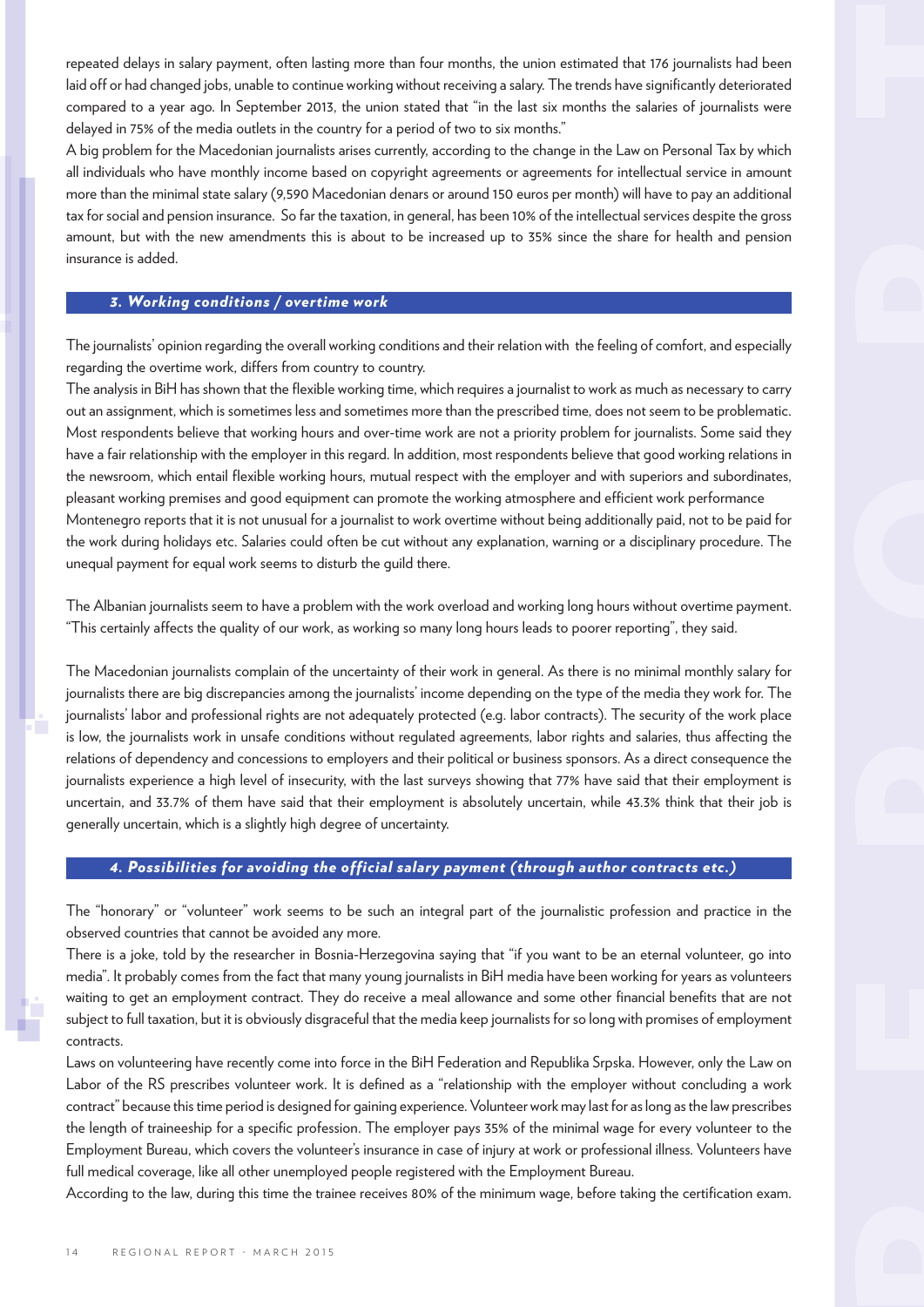Media generally do not use this legal possibility, or they use it only for the staff in technical departments, but not for journalists. Probationary work is used more frequently. It may last up to three months. However, according to the Law on Labor of the RS, if the parties agree, it may be extended for another three months.

Montenegro has no data for the so-called "honorarium employees" who are employed under temporary service contracts in accordance with the Law on Obligations. Thus they work in the media as if they were regular employees, but they do not exercise any rights provided by Labor Law relations. The employer does not provide health insurance or pension benefits for those employees because they are not employed in accordance with the Labor Law, the Government does not get the relevant taxes paid and the employees live in constant fear that they will lose even that job. The number of those employees is unknown because they work in a gray area, but it is certain that almost all media, particularly private ones, employ people this way.

Their honorariums are not sufficient to satisfy fundamental human needs, let alone to pay taxes and their contributions. As they say, they are in a hopeless situation because employers can easily get rid of those who demand respect of their rights or insist on having their honorariums raised. Most of the correspondents from the northern and southern parts of Montenegro are employed in that way.

Avoiding taxes and contributions is frequent in Montenegro as well as engaging workers under fixed term or temporary service contracts for a long time in order to avoid indefinite term contracts. Flexible working time, because of which an employee always has to be available to his/her employer, is often abused thus exceeding the limit of 40 working hours a week. A joint opinion is that those problems are more serious in private media, but the media owned by local communities also have problems because their salaries are lower and there are significant delays in payment.

A part of the private media characteristically pay taxes and contributions only on the minimum allowable amount of earnings - € 192, while the remaining sum for salaries is paid to employees in cash to avoid paying taxes. All of the interviewed either faced some of these problems or were aware of someone else being faced with. None of the more than 20 people interviewed could come up with a positive example of a specific problem solved.

The most common type of contract used in Serbia is the regular work contract if one is employed full time. If not, there is the authors' rights contract or service contract. It is not a type of contract that normally causes issues, or at least not to the parts stated in the contract, but everything that is practiced outside of it. Research from 2009 on labor rights among media professionals shows that 31% of employees received money for their work without paying taxes. Journalists are willing to sign for the minimum salary contract and receive the rest "under the table".

With regard to labor practices, the Albanian journalists see as a major problem the fact that experienced journalists are replaced by students of journalism, who receive a lower salary.

In Macedonia, as it has been said, a huge number of journalists are working on a copyright-contract-basis.

#### *5. Possibilities for self-sustainability for free lancers/social medias*

It seems that no one in the surveyed countries believes that the free-lancers activities or the work in social media, blogging and such kind of semi-journalistic engagements can replace the standard work for classical media outlets in terms of an income that would secure one's sustaiability.

Freelance journalists are mainly journalists who have lost their jobs in the media, but still try to stay in journalism. In Montenegro, for example, there are not fixed prices for articles/TV reports, so journalists cannot make a living from reporting as a sole source of income and it is uncertain if and when they would be engaged. The number of those journalists is also unknown.

Despite of two examples, reported by Serbia, which reveal bloggers that make obviously good profits from their independent work, the situation is the same in all countries.

The definite conclusion is that social media or on-line-journalism are no alternatives to the traditional media work. To live on such kind of job in this region is quite impossible.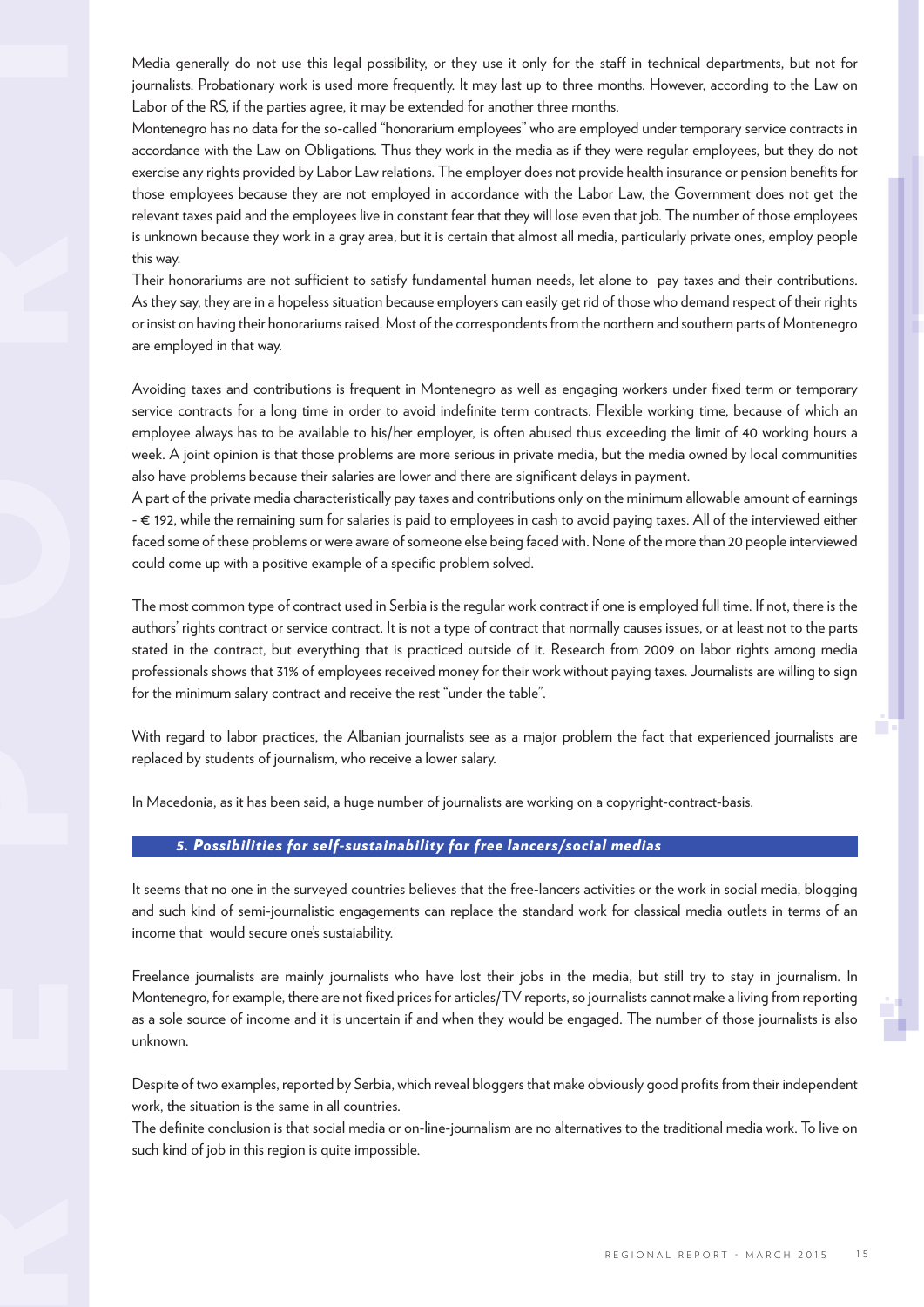#### *6. Dismissals*

The Work Regulations of the public-service RTV FBiH cite as many as 29 reasons for which an employee may be fired (or removed or transferred to another position). They regard various types of breaches and criminal actions, inflicting financial damage to the media outlet, damaging the reputation, disrespecting procedures, etc. However, there are two reasons here as well which solely concern media (the journalistic profession):

> Conduct contrary to the rules of the programming and business policy and editorial guidelines of RTV FBiH, failure to abide by the codes, recommendations and decisions of the Communications Regulatory Agency and other international organizations;

> Disseminating unverified information in programs, which results in distressing the public and impairing the reputation of and inflicting damage to the Public System of BiH;

Montenegro reports that the fluctuations in the occupation are frequent.

Albania does not seem to have a problem with that due to the informality in the labor relations in principle. However, it reveals an interesting legal case: if the employer chooses to terminate the work contract unexpectedly and for no justifiable reason, he/she has to pay one year's salary to the employee. If the employee has worked for more than three years, the employee should also receive an experience bonus.

Despite the legally enforced guarantees for the protection of the journalist's conscience, the high level of uncertainty of the Macedonian journalists in their work shows that the protection by the "words of law" is not sufficient if not supported and combined with other measures.

#### *7. The role of the trade unions*

In terms of employment conditions the Trade unions are the organizations that should take the primary burden and responsibility for protecting the employees and the working conditions in general. That applies to the media sphere as well.

The lack of organized professional defense of interests seems to be one of the key problems of the journalistic work in the five countries.

So, for a number of years after the war ('92-95') Bosnia-Herzegovina had as many as six journalist associations. The reason was the deep ethnic and political division reflecting in the sphere of journalism. Today there are four associations in BiH – Associations of Croat Journalists of BiH, the Union of Journalists of BiH, the Union of Journalists of RS and the Association BH Journalists. The last two of them are a little more active, especially the Association of BH Journalists, which has been receiving international support, which makes their operations possible. There might be seen as a problem that there is not a single trade union at the state level. At the entity level, there are the Trade Union of Media and Graphic Workers of the Republika Srpska and, in the BiH Federation, the Union of Publishing, Graphic and Media Workers of BiH. Media outlets with the most employees have their own trade unions. Public services have two – the Independent Trade Union of RTRS and the Independent Trade Union of Public Service Employees. Members of the latter are workers of RTVFBiH and RTVBiH, the two Sarajevo-based public services, but as these two media are highly independent, both in financial and program terms, sometimes even politically as well, it is becoming increasingly difficult to profile common interests in the trade union. Besides that, the efficiency of trade unions is questioned, and so is their credibility, and doubts are expressed regarding their independence from management structures in media

In Montenegro there are two branch trade unions. The Union of Informative, Graphics and Publishing Activity brings together mainly employees of the Public Broadcasting Service. It has more members, but it is more passive and does not appear in public. There is also the Trade Union of Media of Montenegro which was established a year and a half ago. It has fewer members and they are from various, mostly private media where they were not organized in trade unions before, as well as from local radio and TV broadcasters. This union is more active and has been given full membership in the International Federation of Journalists and the European Federation of Journalists. Both unions are qualified to hold social dialogue with employers at the level of companies that have trade unions established, as well as at the branch level, but that has not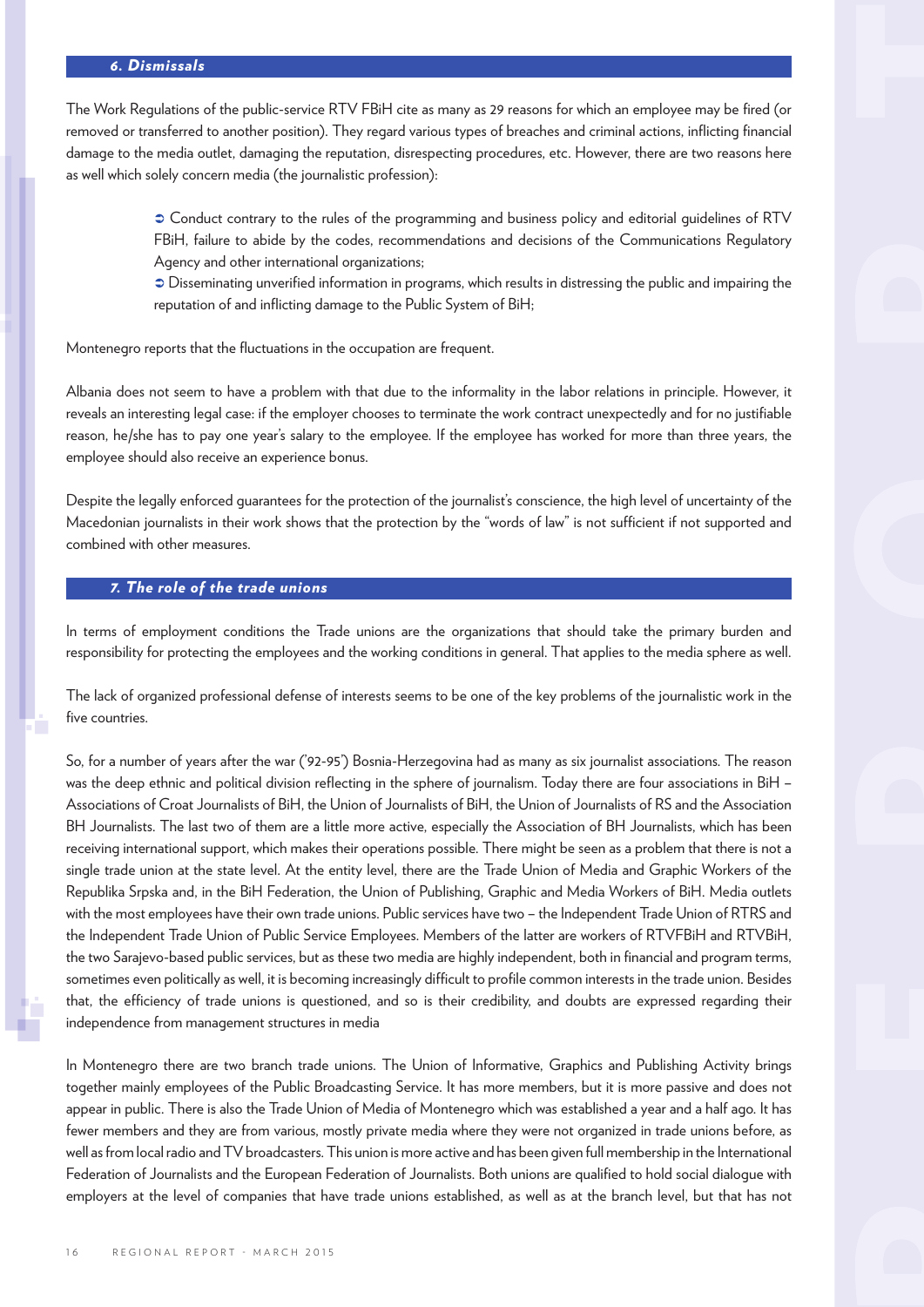happened yet. In Montenegro, there are no private media that have a collective agreement signed or that have negotiated one. Before going bankrupt, the daily Pobjeda had a collective agreement, as well as several local radio and TV broadcasters but they are not in force due to the process of transformation of those media

In Albania, both the state instituitons and the media themselves have done little to improve the situation. While the Trade union tries to organize protests or arrange negotiations, its role is still weak. The union currently has 1013 members, but it mentions that the lack of organization and solidarity among journalists is a major obstacle, indicating the need of "a genuine rebellion of this community." The lack of protests and the weak movement to enforce labor rights is also confirmed by journalists: "This is one of the communities that has the lowest degree of solidarity, among other things because of pressure from owners, political divisions, the lack of reaction and impunity [of those who exert pressure]."I Other journalists said that owners can threaten them with replacement if they demand better salaries or working conditions, which makes it difficult to fight for their rights and those of other colleagues.

Although the Macedonian labor legislation prescribes the collective contracts as a must, in the media sector they do not exist. There are two journalistic trade unions there, which are seen from the researchers in this country as bearers of hope if they become more aggressive in their action.

#### IV. COLLATERAL IMPACT FACTORS

#### *1. Legal guarantees for protection of the intellectual property rights / judiciary practice*

It is obvious that the internet piracy becomes more and more a threat for the traditional media and hence a threat for the journalists and their employment conditions due to the fact that it affects directly the circulation figures of the printing press, and consequently the advertising revenues and so on.

Montenegro reports that the Law on Copyright and Related Rights does not mention the journalistic text as protected work of authorship, but it cites photos and audiovisual works and intellectual property, which pretty much complies with EU standards as noted in the Progress Report.

Media representatives claim that they do not protect intellectual property of the media in some special way, and litigation was necessary in only a few cases in which the prosecutors accepted the apology (Daily Vijesti) or lost cases because of procedural errors (TVVijesti). They argue that complaints can be brought due to plagiarism (portal Analitika). Daily Vijesti initiated procedings over the unauthorized publication of their photographs, and they believe that the problem comes from the fact that the laws do not recognize the journalistic text as work of authorship.

Serbia seems to deal with this matter properly. Especially in the case of photographs misuse the judiciary has to be quite successful in solving these issues. The biggest problem seems to be the courts where cases stay from 12 up to 14 months.

#### *2. Impact of the new media*

The countries complain of the circulation drop of the print media due to the tremendous rise in media consumption over the Internet, via computers and mobile applications on telephones

Serbia mentions that the new media had a weak impact on labor markets, while the expectation to create new jobs did not become real. Their influence on the revenue level is also minor whereas it increased certain obligations for the journalists working in traditional media (such as multi-tasking). One good side of the new media is that it could be a good tool against censorship. A potentially troublesome aspect of the new media is that it implies mass production where quantity so often gives way to quality. Journalists have less and less time for researching more deeply into a story. The fact that six of the eight surveyed journalists asked for anonymity is relevant as far as media freedom is concerned; they do not feel free to express their views.

In Macedonia the starting of online-projects is seen as a way for journalists, who have left the regulated media market, to remain in the job; however, the income seems to be insufficient to make a living.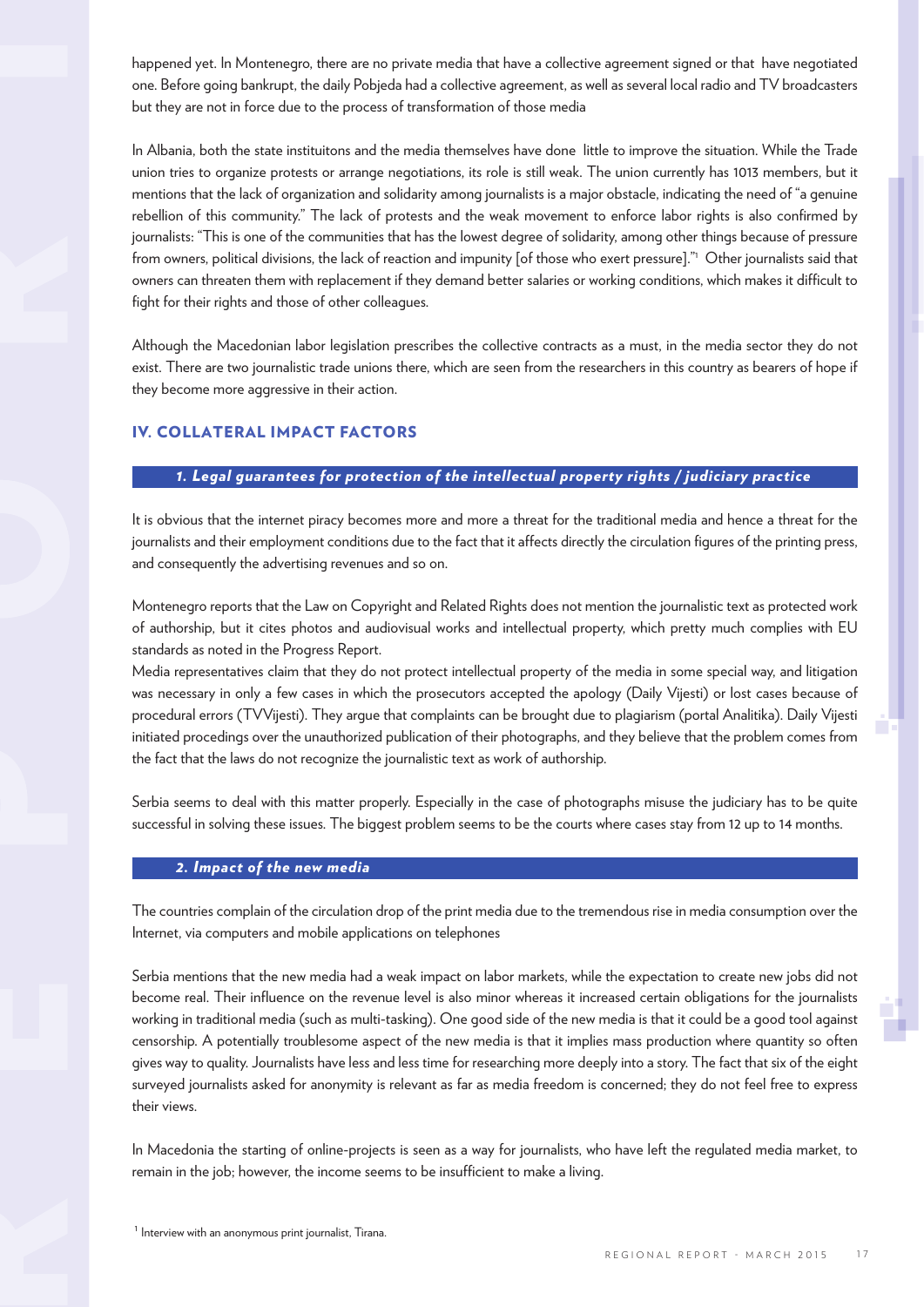One logical question is arising with due regard to the above mentioned facts: many media, on small markets, with dropping circulation – and that is: how can the media survive? In other words: how can the employment conditions of the journalists become better under such circumstances?

One of the possible answers is the massive state aid or the media subsidies from various public sources.

In Bosnia-Herzegovina along with international donors, some media receive donations from the local governments. The most generous donor is the Government of the Republika Srpska. According to documents obtained by the researchers, in the period between 2009 and 2012 the RS Government gave 14.5 million KM to media in the RS. As much as 3.9 million went to the private media, with most of the money going to media owned by Zeljko Kopanja – Nezavisne novine and Glas Srpske – more than two million KM. Analysts believe that it was aimed at buying media support and that the process of allocating these donations was not transparent. However, due to a budget deficit in the RS, such donations were reduced considerably in 2014. The FBiH Government passed a decision in 2013 on funding equipment for a digital studio for RTVFBiH, but the donation has not yet been implemented, which is also considered pressure on media.

In Montenegro Progress Report (published in October 2014) it is stated that "there are still concerns regarding possible state aid and funding allocated for advertising in print media in 2012, which was not in accordance to the rules about public procurement and could have jeopardized the competitiveness of the media". Certain individual media owners also point to the problem. The data from the Ministry of Finances shows that the state authorities help media through state aid, by assuming debt and by paying compensations for broadcasting. So, in the years 2009 and 2010 the debt assumed for every electronic media toward Agency for Electronic Media, as well as the debt toward Radio-Diffuse Center amounted to 3.43 milion euros. The biggest financial state support was received by Pobjeda, which was supposed to be privatised ten years ago but because of the enourmous debts none was interested in buying it. So this year after it declared bankruptcy, the burden of five millions of bank guarantees and loans fell on the state, or in other words on the citizens of Montenegro, and only in 2010. 5,47 milion euros were paid from the state budget.

In Serbia state-owned media still exist, but the state must withdraw from nearly all media funding by July 2015. The state directly financed public services and the rest of state-owned media including the state news agency Tanjug, which receives some €2 million annually from the state. This undermines competition and jeopardizes the position of privately-owned news agencies Fonet and BETA. Also large amounts of money are being spent through various forms of subsidies and even through contracts with state institutions and companies for their advertising. This is how the state can control the media indirectly.

Public broadcasters will be financed from the budget until 2016 and after that they will receive money from a tax paid by the citizens. According to current data, 81 media outlets should be privatized and that will have to be done by July 1, 2015. Project financing will be introduced for those projects that promote the public interest.

#### *4.Actions by the state/municipalities as advertisers; arbitrary allocation of state advertising*

Most of our respondents in Bosnia-Herzegovina believe that a combination of political and economic pressure is the biggest problem for journalists' freedom and even for their working conditions. Media are financially dependent on political centers of power and the advertisers connected with them. As a result, journalists are under a lot of pressure to be loyal to these actors and to practice self-censorship.

In Montenegro significantly greater disproportion is evident when it comes to state institutions and enterprises, which allocate the greatest part of their budget for the Public Broadcasting Service. Regional televisions also have their own "group of friends", enterprises and companies which are advertising only on those televisions, no matter to the ratings in Montenegro", it is stated from Television Vijesti.

In Albania apart from commercial advertising, the public funds have also been used to advertise in the media or to organize campaigns that have benefited media owners. Albanian legislation does not specify any provisions whatsoever on the state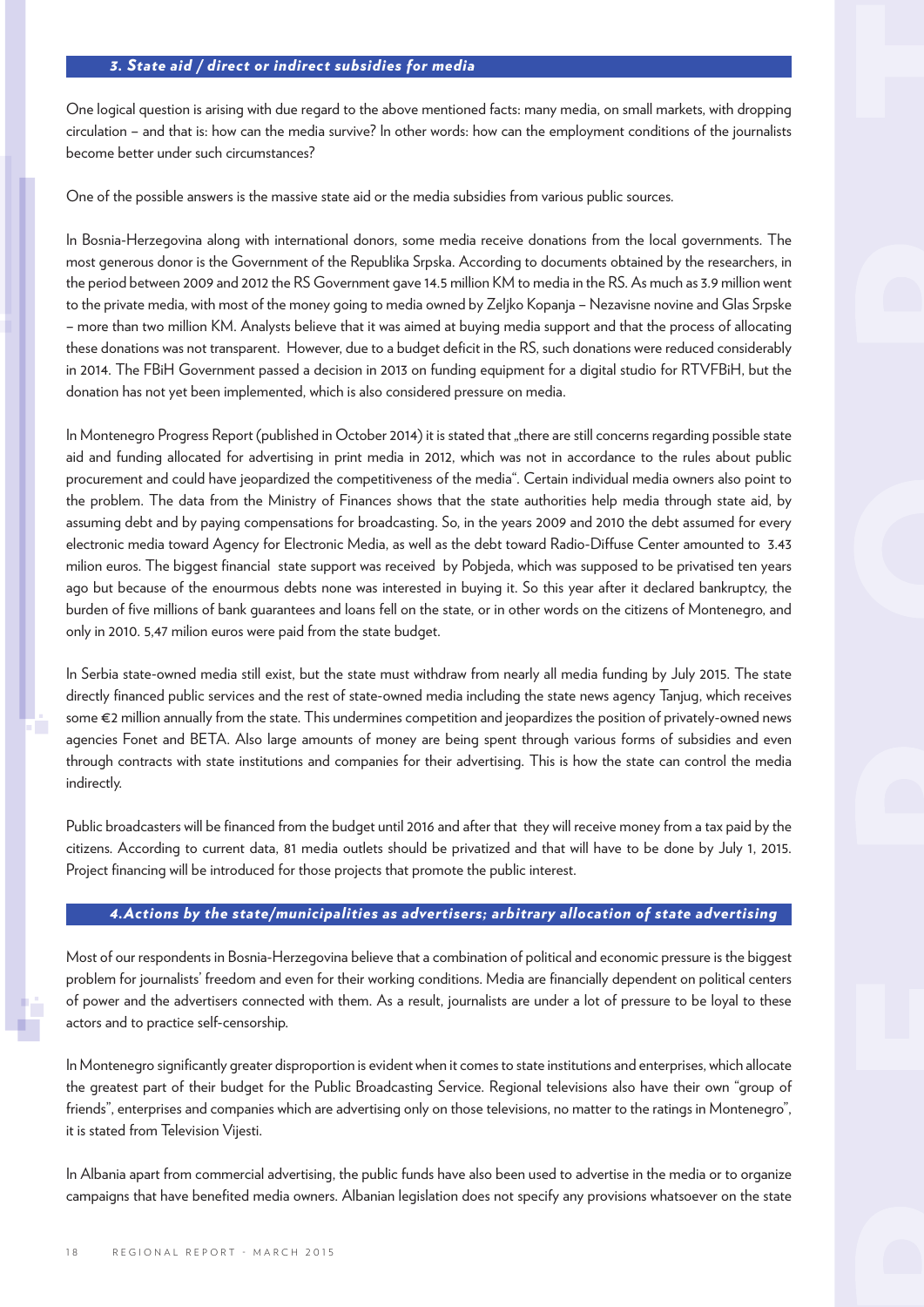support and funding of the media, not even in terms of protecting media pluralism or supporting minorities or specific communities. Nonetheless, speculations on unfair and non-transparent distribution of state advertising have been continuous. A recent independent investigation proved that most of the claims about unfair distribution of state advertising were true. The investigation showed that the state spent at least 780,000 Euro between June 2012 and the end of 2013 on TV advertising, with the bulk of this sum going to TV stations and agencies owned by or tied to one person, whose media provided favourable coverage to the government at the time. The publication of such data clearly reveals both the unfair awarding of advertisements for state institutions to the media close to the government and the lack of transparency in distributing these funds.

One particular problem has been identified in Albania and Montenegro – the Labor Inspectorates as factors that do not solve, but hinder the solving of the problems with employment conditions in the media.

In 2014 in Albania the inspectorate visited a few media, but did not check documents regarding labor contracts. The journalists share the same concern: "We are invisible for the institutions that deal with labor rights. Neither the Labor Inspectorate, nor the Social Insurance institution care, as they are afraid of the backlash they might face in media coverage, presenting it as pressure on freedom of expression.

The same fenomenon appears in Montenegro. Most of the interviewed believe the problems they face at work are systemic and that the Labor Inspection is in charge of their solving. They believe that there is no response from the Inspection due to its fear of the media and their possible revenge – if irregularities were found and penalties imposed, the Inspection could be placed in a negative context in future articles and TV reports.

In Macedonia the state is the number one advertiser for all the media. There is an interesting observation made there: it is not only a problem that the Government helps some of the media and not the others, according to the respondents in our survey. This is also a case with the companies which feel confident to advertise where the Government advertises; thus automatically creates problems for other media that are not close to the state.

#### V. CONCLUSIONS

It is not surprising and it was the expectation of the researchers in this project, that the employment and working conditions in the five countries in the survey, would not be as good as somebody may wish. At the end of this survey it is surprising to conclude that that the situation is worse than expected.

The most problematic aspect detected in all the countries, regarding the main question on the working conditions for journalists, is the lack of money for the media. To be specific – insufficient money on the market for such a huge number of media outlets. According to the researcher team, there is a direct connection between the number of the media, operating on small media markets and the level of their economic sustainability, which leads to changing of the working conditions in every single mediaoutlet for the worse.

Taking the risk of too much generalization, the following common problems on the labor markets for journalists in the countries in the survey can be detected:

- $\supset$  Income/salaries of the journalists working with labor contracts are below the level of the average salary;
- fixed official salaries are on the base of the legally guaranteed minimum; additional payments "under the table" in
- an unregulated, not transparent and subjective way are common practice;
- $\Rightarrow$  broad use of "authorship"-contracts and honorary payments;
- avoidance in the last case from the social insurance payments and other taxes;
- $\supset$  employees are easily dismissed or at least there is the possibility for that.

As a consequence we are facing a huge level of insecurity among the journalists. It should be allowed to generalize that most of the journalists in the surveyed countries live in the atmosphere of permanent fear of losing their jobs and income. This fear obviously weakens the moral and leads to:

- $\supset$  self-censorship;
- $\Rightarrow$  readiness for making of compromises;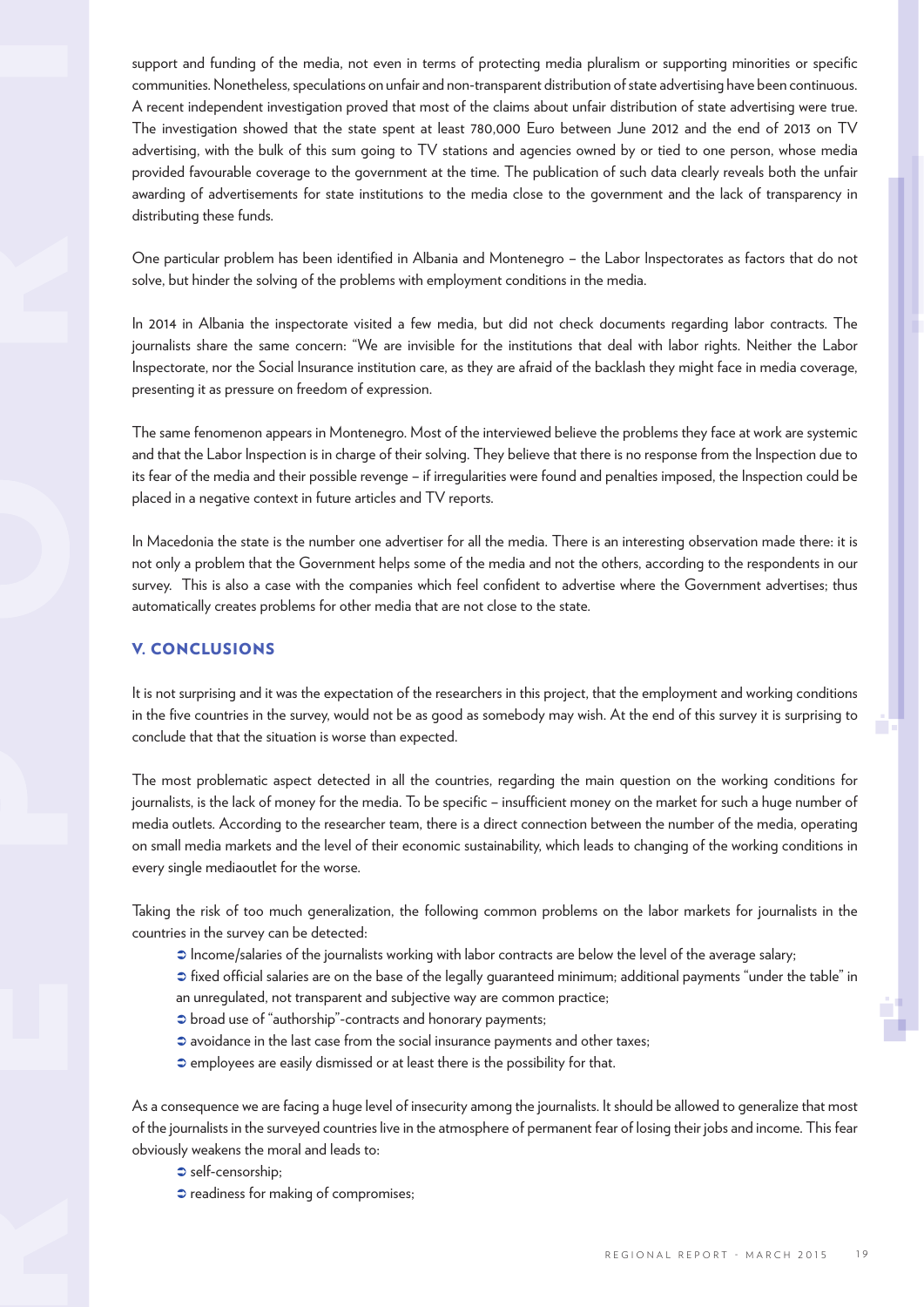- **C** readiness for subjugation on political pressure
- $\supset$  escapes from this pressure and running for audience by preferring amusement and tabloid contents;
- $\supset$  loss of the confidence from the audience;
- $\supset$  loss in the circulation and deeper financial crisis.

One collateral problem, which cannot be detected directly in this survey, because it is out of its scope, but can be logically extracted out of it, is that the fear the journalists feel spreads through their work in the audience and - to a certain extent – is one of the reasons for the frustration of the societies and the loss of confidence in the democratic foundations and politics.

Perhaps one of the reasons of that dark picture lies in the way of thinking about the media as "business as usual". Regardless of all the legislative acts having their scope in the regulation of the media, stressing on their significant importance for the democratic society, the fact is that the states in this region (and this can be said not only for the five but for all other countries) in the beginning of the process of liberalization of the media markets failed to implement some useful tools. The media and the media workers were evaluated from the perspective of the individual rights and individual freedoms, but the media system has not been seen as a whole, with all its aspects and internally existing potential conflicts. None of the states seems to have understood and implemented the idea of an institutional guarantee for the free media. Maybe that is why at the beginning of the liberalization process the states failed to answer the following questions:

 how many print/broadcasting media can function on the respective market, so that each of them could be economically sustainable?

 $\supset$  how to guarantee the transparency of the media ownership?

 how to limit the concentrations in the media and the cross-ownership and to what extent? A sub-question arises from the practice: in which cases the allowance or prohibition of concentration is better for the market. And what should be the preconditions for allowing such concentration so that the audience has a benefit from it?

 How to enforce and guarantee the protection of the copyright with the aim to avoid the stealing of contents, which destroys again the financial basis for the serious media and opens the door for para-mediatic structures, mostly online?

 If the state has to play the role of advertiser, under which conditions can it do that? Can the state be an ordinary advertisement-market-player, who decides to put his advertisement or not on the basis of market shares, or circulation figures of the targeted media, or much worse – on subjective decisions?

In the attempt to protect the media from the state we are facing now a situation where the primary advertiser and supporter with other forms of aid in the media is the state. When it is not the state, then there are other subjects, some time with no clear origin and intentions. From this point of view it is, maybe not expected some ten years ago, but extremely logical nowadays, that the best working place one journalist in the region can dream of, is a place in one public-service-media. Despite the fact that this type of media suffers under the suspicion to be too close to the governments and therefore there shall be no freedom in it. It might be no paradox that the professionals have the feeling that public-service media in that region become more and more oases of freedom, including free speech, just like some private media.

In fact some countries in their new media legislations are obviously making some attempts to repair things; hopefully it is not too late.

It is right that more can be expected from the trade unions and the system of self-organization and self-protection of the media workers. But in a professional environment where everybody can become a journalist without having to meet any professional requirements, the pressure trade unions can use is of no considerable weight and strength. Paradoxically, the mass production of graduates from the journalistic faculties does not improve the situation.

The access to the European Union is seen by the project-researchers and the persons they interviewed as neutral to this topic. In other words, there are no expectations that the EU accession can improve the situation. The Macedonian report marks in its end the case of the WAZ-investment in the country, made in 2003 and terminated in 2012, citing a local journalist, saying: *"They adjust to the already established practice in the media... They accept the conditions here and do not respect the same principles (as in their country)"*.

On a positive note, no reports on discrimination based on religion or nationality were identified in the analyzed countries. Overtime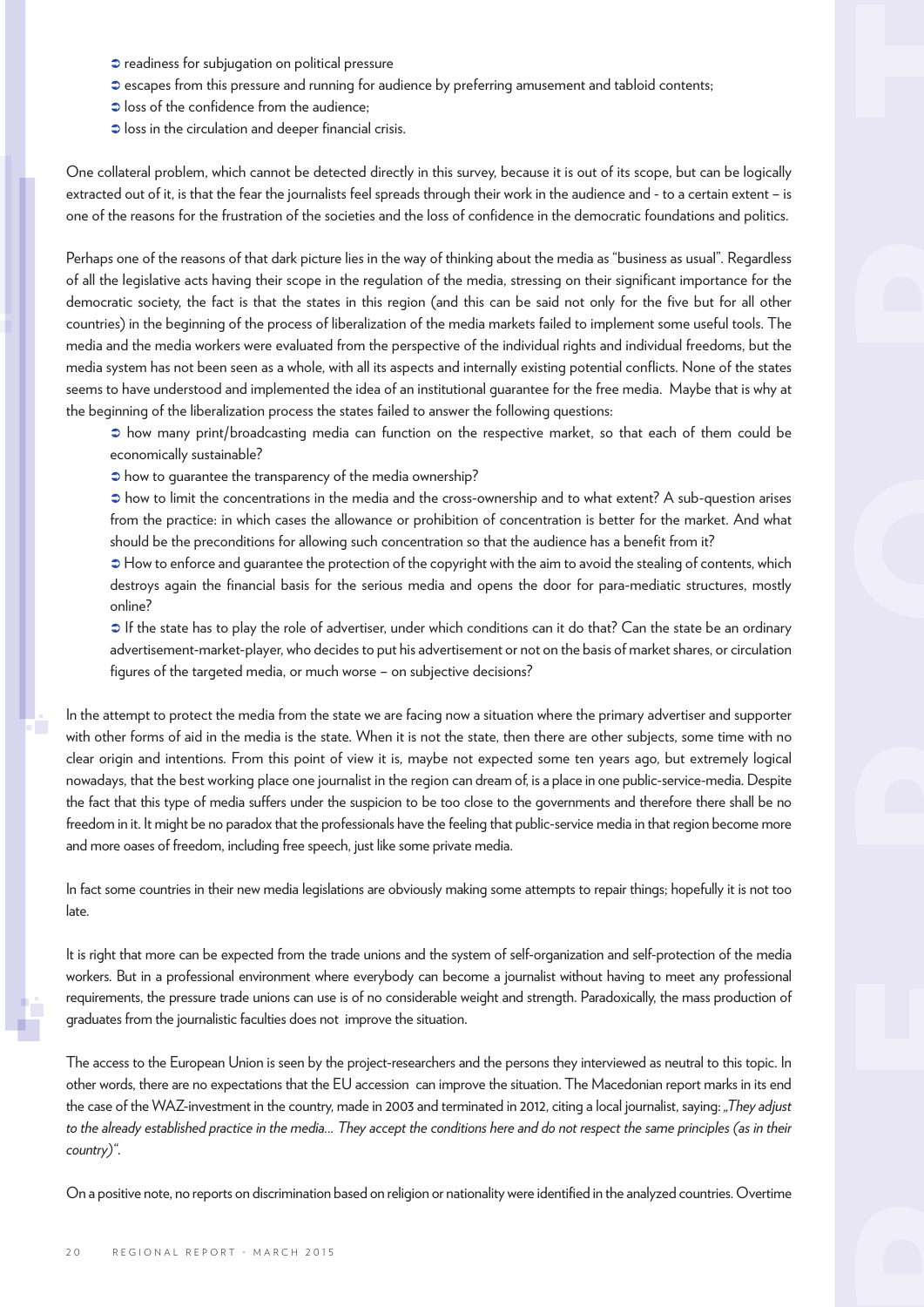work seems to be no problem for most of the journalists surveyed; the colleagues seem to have fun in their job and are ready to be flexible beyond the formalistic rules.

#### VI. RECOMMENDATIONS

There are a lot of recommendations to be made for advancing working conditions for journalists, which are in fact extracted out of the country reports. They actually express the wishes of the people surveyed. First of all there shall be noticed that every country in the report can show some good examples in terms of legislative or practical decisions, which can be useful for the others:

- the definition of "journalist" in the Law on Media of Macedonia and the protection of the journalistic conscience in the same law;
- $\supset$  the rules against media concentrations in the legislation of Montenegro
- $\Rightarrow$  the Serbian rules for ownership transparency
- even the Albanian solution of paying to the unreasonably dismissed employee serious compensation deserves attention.

While the states seem to play and will play more and more significant roles on the media markets, recommendations regarding their activity should be made, as they directly or indirectly influence the labor market and the journalists. First of all it is of crucial importance how the states act as advertisers in the media. What are the principles that guide the way states give advertising orders and spend money for advertisements in the media? It must be definitely clear, that in spite of the huge budgets in the European pre-accession funds for information campaigns, if there is no regulation and implementation of justified criteria, the EU-money can be easily used for "buying" obedience from the governments.

With due regard to the fact that some of the countries have started and others would start negotiation processes for joining the European Union, there is the right moment now to address some recommendations to the EU institutions – questions which could be considered as important, such as:

 elaboration and implementation of methodology for collecting reliable data about media and media business as part of the national statistics;

 implementation of institutional guarantees at the level of legislation for free distribution of media through all distribution channels under justified financial conditions;

 $\circ$  elaboration and implementation of criteria for granting state aid to private media, also criteria and principles for allocation of advertisements and other publications, paid by the governments, on fair and equal basis.

At the same time it should be stressed the danger of introducing governmental or European funds for stimulating the "quality journalism". This will allow the governments or their agents to affect the media contents directly by deciding what is "quality" reporting and writing.

Other recommendations of no lower relevance could be:

 Additionally educate judges in matters related to media issues and work on strengthening legal security, reduce the influence of politics on judges in order to avoid unharmonized judgments in different parts of the country.

 Employ stronger inspection controls to eliminate journalists' work off the books and place probationary work and volunteer work in legal frames. Insist that every employed journalist who works full time must have a full employment contract instead of a temporary service contract. Enable frequent checks to remove irregularities in the field of labor rights established by labor inspection.

 Work on strengthening the factors that will contribute to a better position of journalists on the labor market, as well as a better position of the media on the market. High school institutions should harmonize their student admission policies with the needs of the market in order to avoid further hyper-production of journalists.

 Restore the authority of journalist associations in terms of their focus on media and journalists in relation to media freedom, legal protection and strengthening solidarity. It is necessary in this regard to develop common activities of numerous associations in advocating for solutions to priority problems in the area of journalists' labor rights.

 Ensure the independence of trade union from politics and management structures of media. Restore trust in trade unions by stepping up trade union activities in the field of labor protection of journalists.

In two words: there is just a lot of work to do.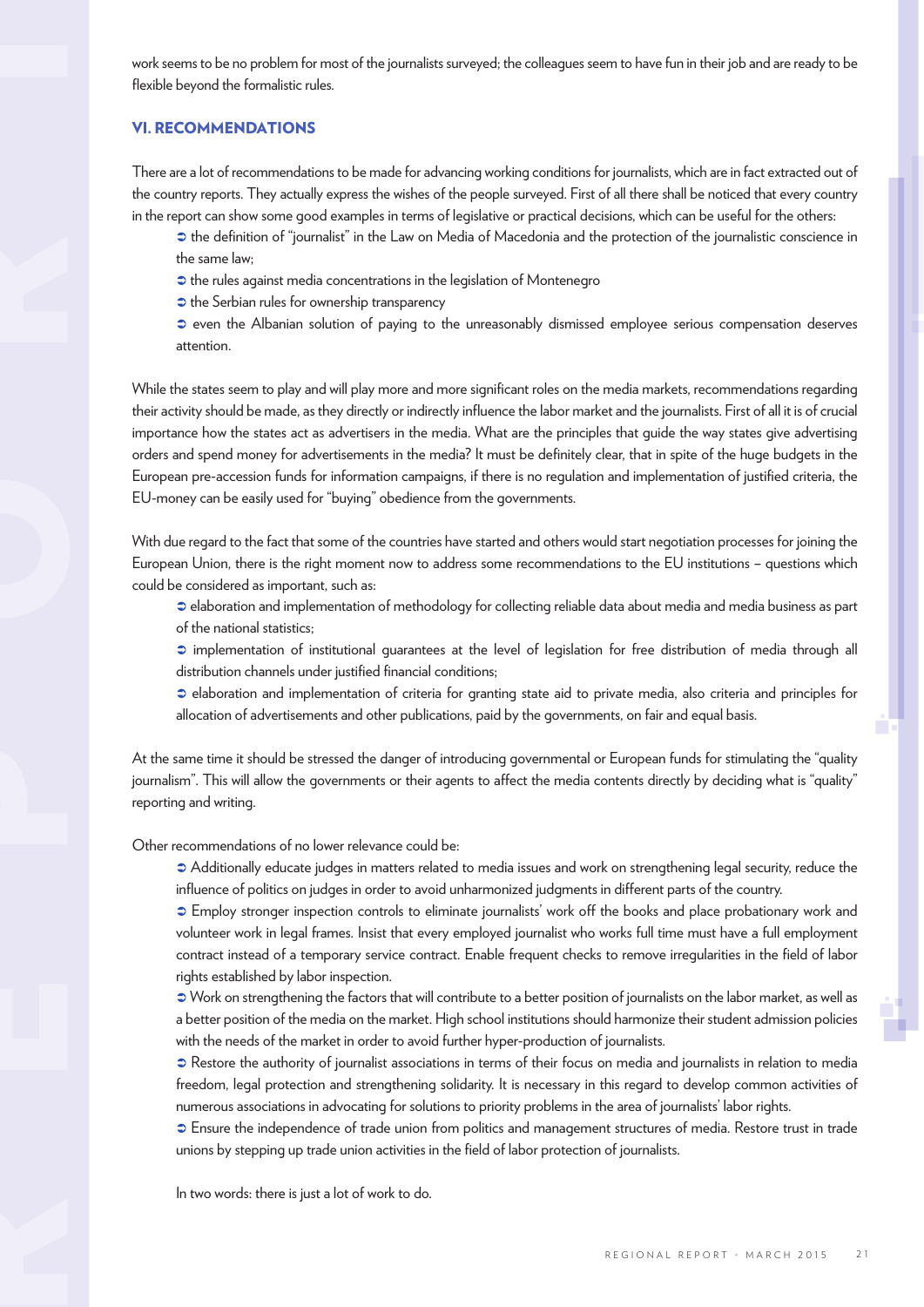

m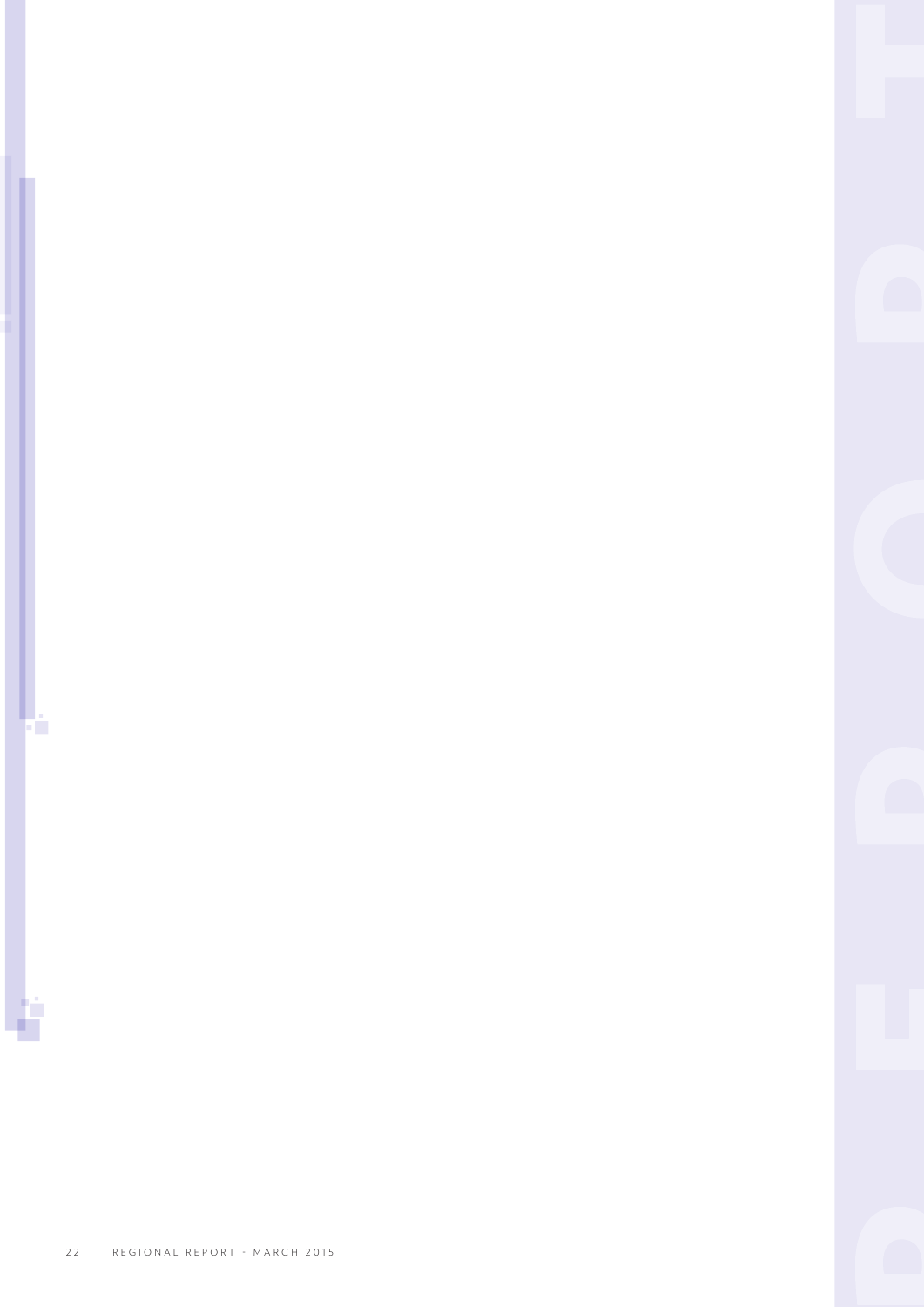# A C K N O W L E D G E M E N T S

**The regional report is based on the country reports produced from June 2014 to March 2015.**

**The authors of the country reports are:** Ilda Londo – Albania Radenko Udovičić – Bosnia-Herzegovina Marina Tuneva and Slavco Milenkovski - Macedonia Marijana Camovic - Montenegro Dejan Kozul - SERBIA

**On behalf of the Center for Independent Journalism in Bucharest, we would like to thank the following partners for their support and cooperation:**

Albanian Media Institute, Mediacenter for Media and Civil Society Development - BiH, Media Initiatives – Association for Media Development and Promotion of Professional Journalism (BiH), Macedonian Institute for Media (Macedonia), Montenegro Media Institute (Montenegro), Media Center (Serbia), Media and Reform Centre Nis (Serbia), Media Development Center (Bulgaria).